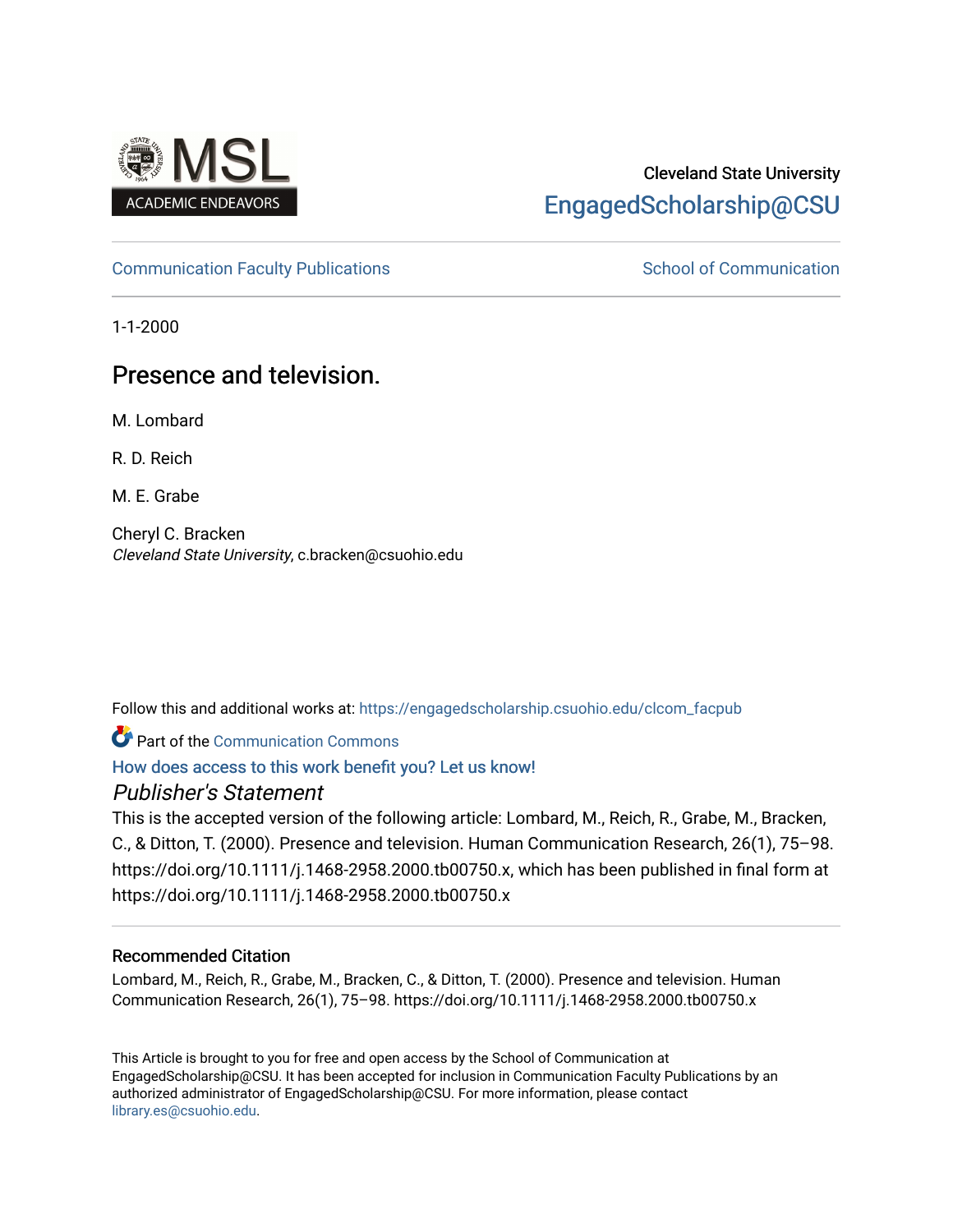# Presence and Television The Role of Screen Size

MATTHEW LOMBARD ROBERT D. REICH MARIA ELIZABETH GRABE CHERYL CAMPANELLA BRACKEN THERESA BOLMARCICH DITTON

*Film and a number ofemerging entertainment technologies offer media consumers an illusion ofnonmediation known as presence. To investigate the possibility that television can evoke presence, 65 undergraduate students were shown briefexamples ofrapid point-ofview movement from commercially available videotapes on a television with either a small screen (12 inches [30.5 cm], measured diagonally) ora largescreen (46 inches [116.8 cm]). Participants'responses were measured via a questionnaire and a computer-based recording ofarousal (electrodermal activity). Viewers of both televisions reported an enjoyable sense of physical movement, excitement, involvement, and a sense of participation. Furthermore, as predicted, participants who watched the large screen television thought the movement in the scenes wasfaster, experienced a greatersense ofphysical movement, enjoyed the movement to a greater extent, found the viewing experience more exciting, and were more physiologically aroused. Practical and theoretical implications are discussed.*

"I next try to ski.... There is only snow and danger, all on an enormous screen that gives the feel of three dimensions and reality. I race off, gathering speed by the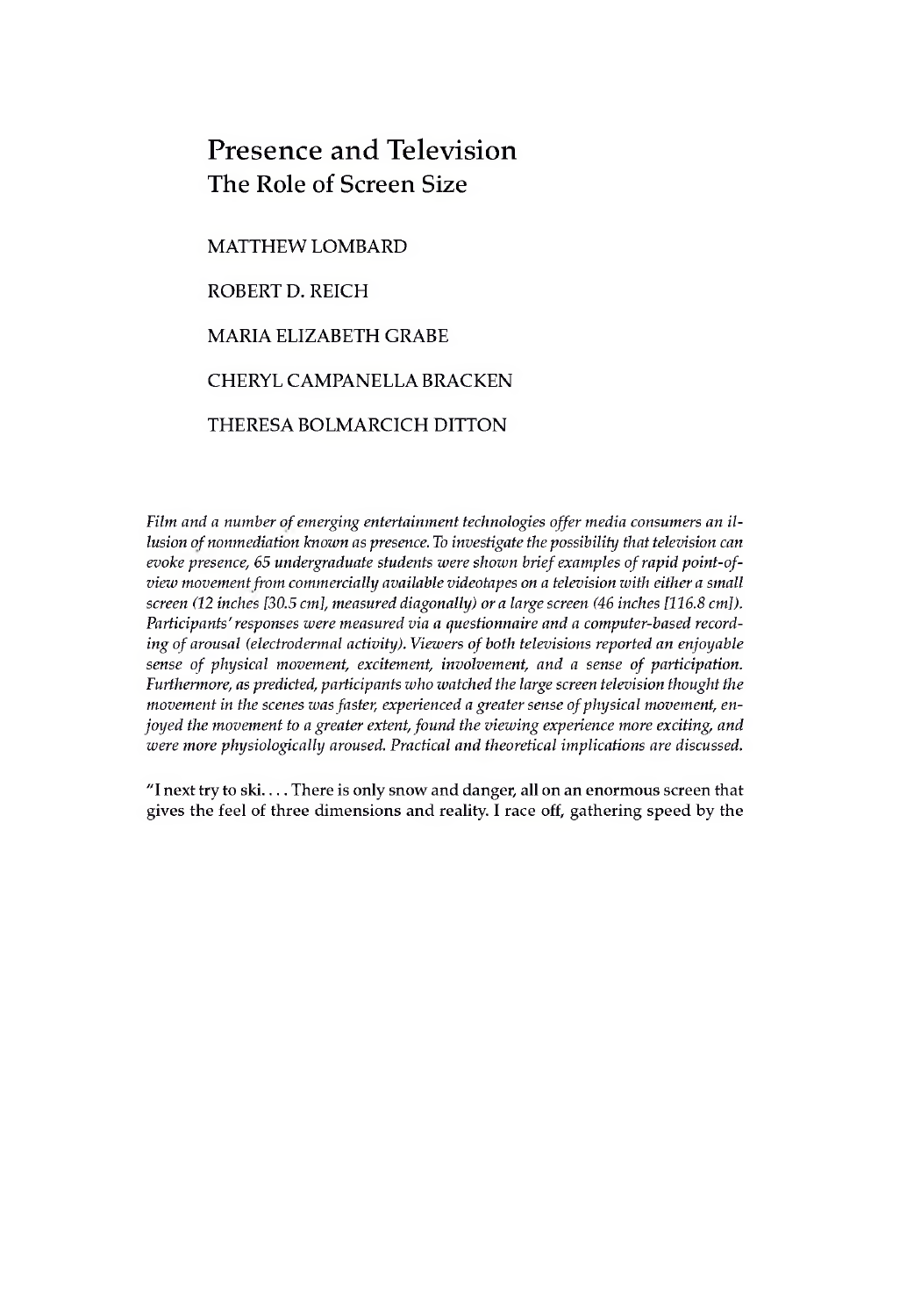second. I have no idea how to stop. I'm shaking with nervousness. It doesn't seem like a game. I hit a tree, I go under the slalom, I roll head over heals. There is a terrible sound each time I crash, and the whole machine shudders. I feel like crying." —Martin, 1996, p. C1 (review of XS New York virtual reality arcade)

"It's hard to beat the thrills of "Grand Canyon: The Hidden Secrets," the IMAX film that rides the Colorado River rapids slicing through nature's most majestic chasm.... So effective are the film's you are there perspectives that you wipe away imagined white-water from your browwhen you're not holding on to your armrest for dear life."

—Rickey, 1994, p. W5

"[The film "Twister"] brings screen fiction unnervingly close to virtual reality. —Ryan, 1996, p. W3

These and other comments suggest that media users today want, and get, more than just intriguing characters and thought-provoking stories. They get visceral responses, thrills, feeling of physical movement, a sense of dang want, and get, more than just intriguing characters and thought-provoking stories. They get visceral responses, thrills, a feeling of physical movement, a sense of danger—something very much like the experience of skiing down a snowy mountain or whitewater rafting through a canyon. Throughout most of human history this kind of media experience, one that seems to be not mediated, was unavailable, even unimaginable. But recently virtual reality, simulation rides, advanced film formats, video conferencing, and other emerging technologies have been created expressly to provide users with this illusion of nonmediation. These technologies are in their infancy, but already we can see their potential—scholars and researchers are exploring the characteristics of the form and content of these new media, and the characteristics of media users, that contribute to this illusion, identified formally as a sense of "presence."

In the late 1990s sophisticated virtual reality systems and other new media are typically expensive and used primarily by engineers and researchers rather than the public. But although these media may be most capable of generating a sense of presence, some (Lombard & Ditton, 1997; Reeves, 1991; Reeves, Detenber, & Steuer, 1993; Reeves & Nass, 1996) argue that common media such as film, and the most dominant medium today—television, also can evoke this kind of participatory experience. The study reported here examined the potential of television to generate a sense of presence and the influence of a key variable identified in other studies—image size—on presence responses.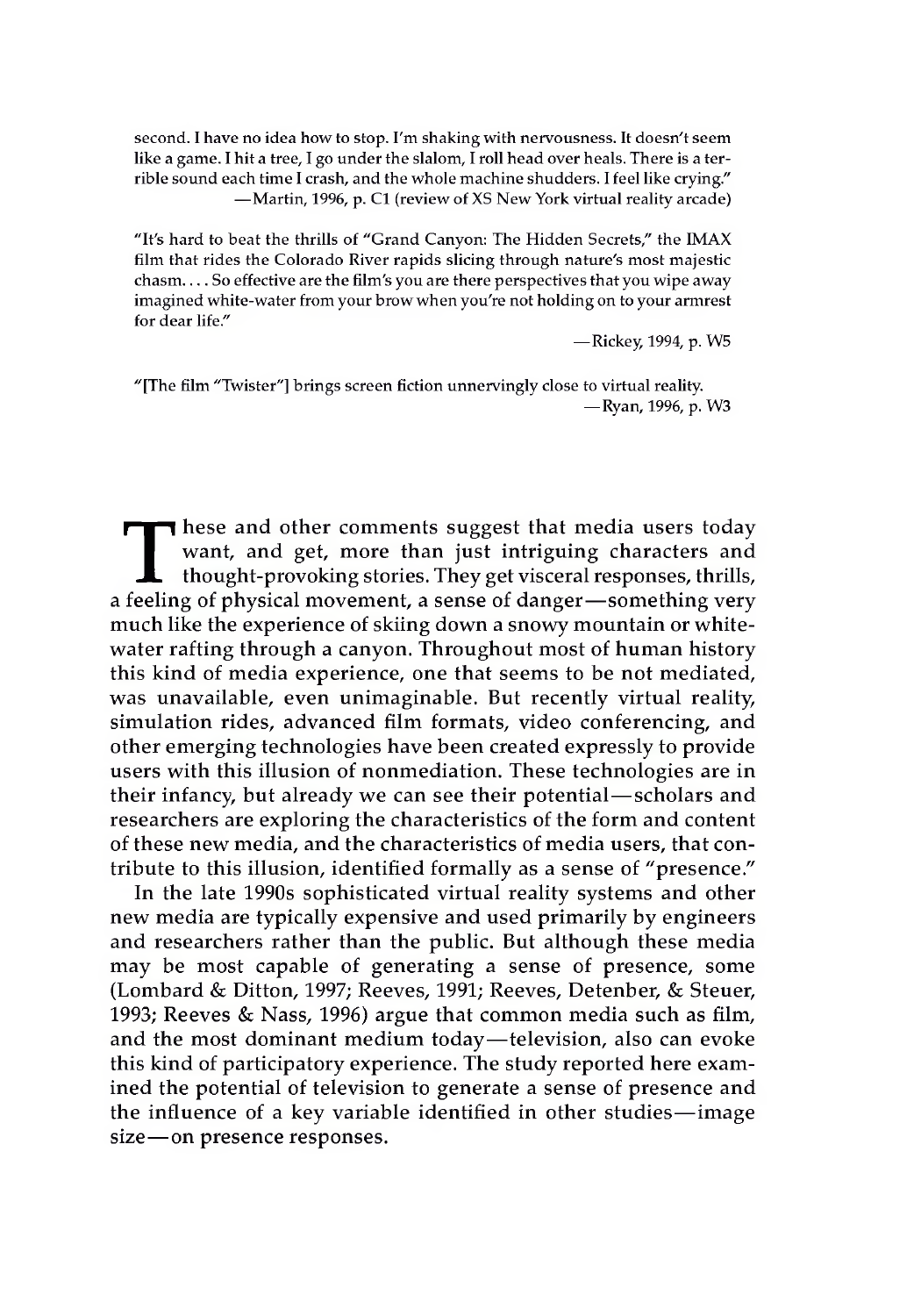### Presence

The term *telepresence* was first used by Marvin Minsky (1980) to refer to teleoperation technology that provides the user with a "remote presence" in a different location via feedback systems that allow him or her to "see and feel what is happening" there. The term was adapted and shortened when the journal *Presence* (MIT Press) was founded in 1992 to provide a forum for "current research and advanced ideas on teleoperators and virtual environments" (subscription request page, Vol. 2, No. 3). In a recent review, Lombard and Ditton (1997) identified six different conceptualizations of presence found in a diverse set of literatures, including presence as social richness (the "warmth" or "intimacy" possible via a medium), realism (perceptual and/or social), transportation (the sensations of "you are there," "it is here," and/or "we are together"), and immersion (in a mediated environment). They incorporate all of these in a single conceptual definition of presence: "the perceptual illusion of nonmediation" ("Presence Explicated" section; par. 1). The term *perceptual* indicates that this phenomenon involves continuous (real time) responses of the human sensory, cognitive, and affective processing systems to objects and entities in a person's environment. An "illusion of nonmediation" occurs when a person fails to perceive or acknowledge the existence of a medium in his or her communication environment and responds as he or she would if the medium were not there.1

A large number of factors have been identified as potentially important to producing presence in media users. Characteristics of media form include the number and consistency of sensory outputs (Barfield & Weghorst, 1993; Kim, 1996; Short, Williams, & Christie, 1976; Steuer, 1995; Zeltzer, 1992), image size and quality (Bocker & Muhlbach, 1993; Heeter, 1992; Lombard, 1995; Lombard, Ditton, Grabe, & Reich, 1997; Neuman, 1990; Reeves et al., 1993; Zeltzer, 1992), audio fidelity (Reeves et al., 1993), visual and aural dimensionality (Hatada, Sakata, & Kusaka, 1980; Reeves et al., 1993), subjective camera techniques such as direct address (Horton & Wohl, 1956), and a number of variables related to interactivity (Biocca & Delaney, 1995). Key characteristics of content include social realism (i.e., believability) (Ditton, 1997), use of media conventions (Lombard & Ditton, 1997), and the nature of the task or activity (Heeter, 1992; Perse & Courtwright, 1993; Rice, 1992; Short et al., 1976). The media user is important too; his or her willingness to suspend disbelief (Lombard & Ditton, 1997), knowledge of and prior experience with the medium (Held & Durlach, 1992), age, and gender may all serve to encourage or discourage presence.

The potential consequences of presence are as diverse as the causes and include physiological arousal (Heeter, 1995; Lombard et al., 1997),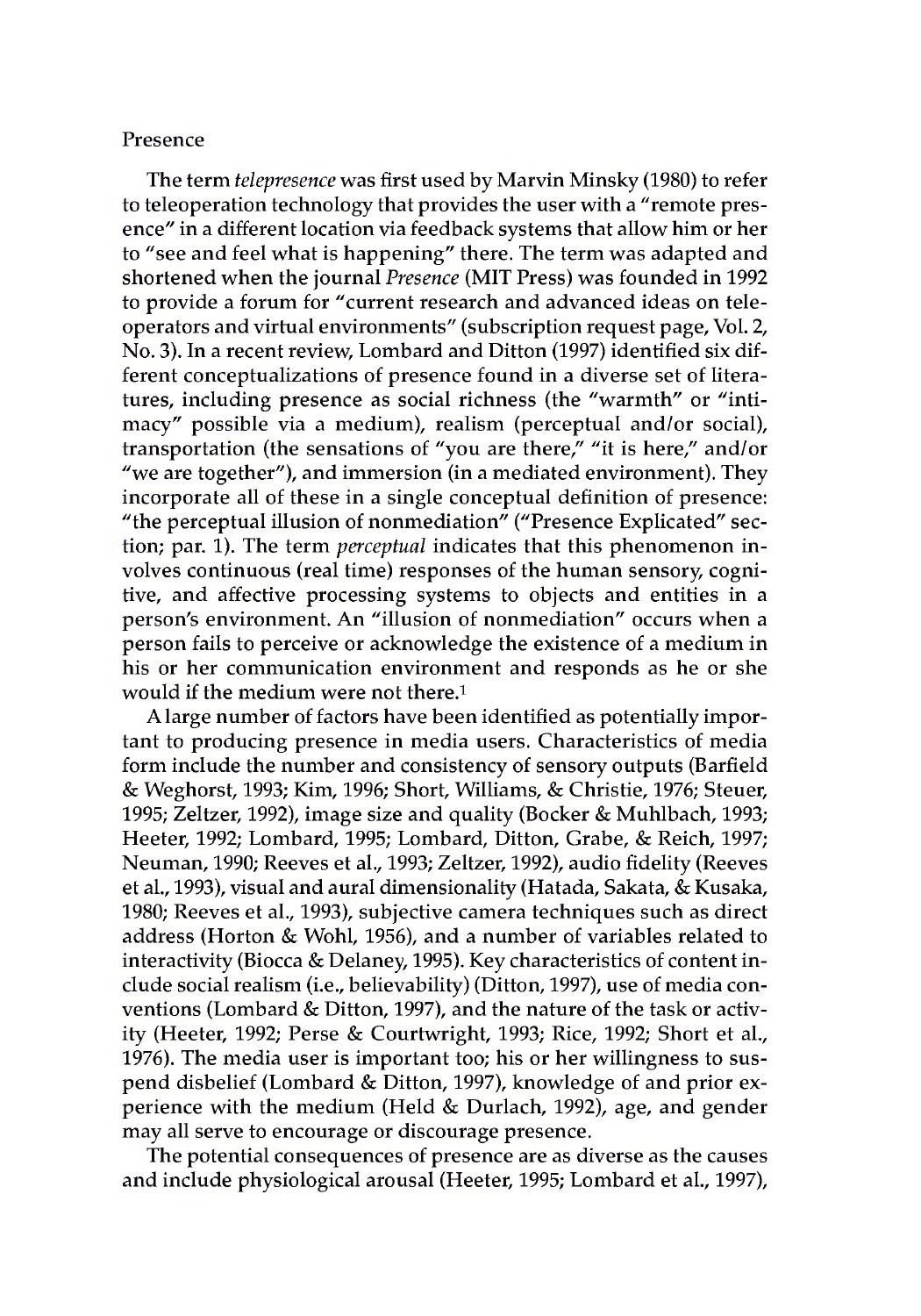feelings of self-motion (vection) (Parker, 1971), motion sickness (Biocca, 1992), enjoyment (Heeter, 1995), involvement (Heeter, 1995), improved task performance and skill training (Azar, 1996; Held & Durlach, 1992; Pausch, Shackelford, & Proffitt, 1993), psychological desensitization (Rothbaum et al., 1995), persuasion (Kim, 1996), distorted memory and social judgments (Ditton, 1997), and more intense parasocial relationships (Lombard & Ditton, 1997).

### Presence and Television

Television seems very unlike the advanced technologies that originally led to the investigation of presence and therefore unable to evoke presence in viewers. Traditionally, research and theory regarding TV have focused on its ability to bring ideas and messages into our homes, not its ability to provide this type of "real" experience. However, some scholars (Lombard & Ditton, 1997; Reeves, 1991; Reeves et al., 1993; Reeves & Nass, 1996) have argued that television, especially today's technologically advanced television presentations with large highresolution images and high-fidelity stereo surround sound, can evoke presence (although not all of the authors use that term). For example, Reeves (1991) argues that television can "create a sense of 'being there' [in which] . . . our bodies and minds respond to the images on the screen as if they were actual people, places, and events" (p. 2).

Television's ability to evoke presence suggests important theoretical and practical implications. A greater understanding of presence and television can help us enhance our theory and research concerning media uses and influences. For example, Shapiro and Lang (1991) used a model of memory developed by Johnson (1983) to explain how people incorporate information from television into their judgments about the "real" world. They suggest that mediated experiences that closely mimic nonmediated ones cause difficulties for the reality-monitoring process so that when memories are retrieved, mediated and nonmediated experiences are confused (Ditton, 1997, found tentative empirical support for this idea). Presence may be relevant to several other mediaeffects. For example, when mediated violence is experienced as if it was nonmediated, it may be more arousing, seem more "realistic," and be more likely to desensitize viewers (See Yoichi, 1997). Viewers who seem to experience rather than simply observe mediated news events may perceive news presentations as more credible. Advertising that allows media consumers to experience using a product and/or the benefits of that use may increase the perceived value of the product. And viewers may develop more intense parasocial relationships (Horton & Wohl, 1956) with characters and personalities who seem to visit their living rooms via television (Also see Kim, 1996 and Lombard & Ditton, 1997). From a practical perspective,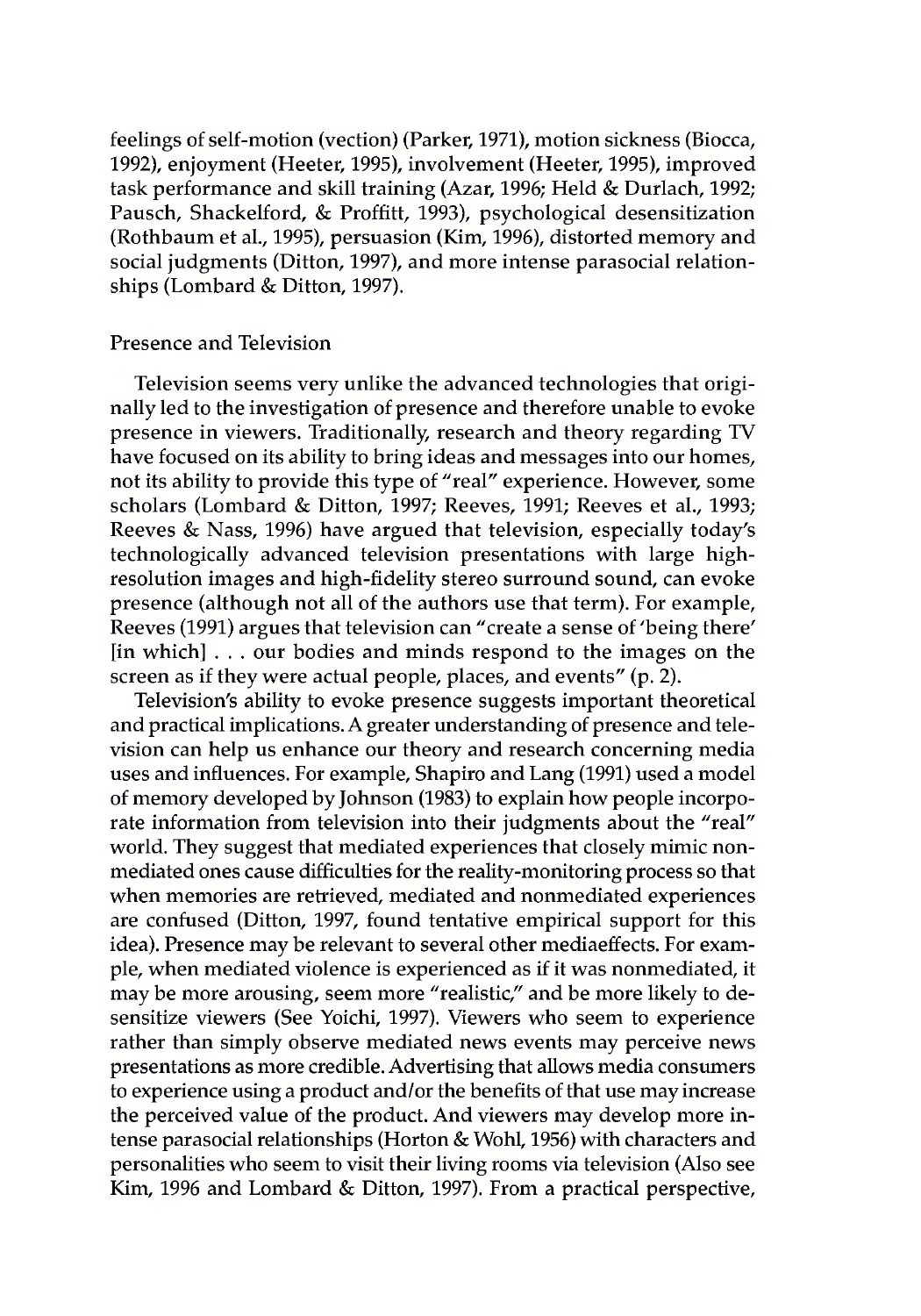a better understanding of what presence is, what encourages and discourages it in viewers, and its effects, should be of great interest to those who plan, pay for, and create television programming and advertising. Equipment manufacturers could also save valuable time and money and improve the end-product in the design of television broadcast equipment and television receivers (which is currently based largely on trial and error, lore, and "seat of the pants" exploration; see Huston-Stein & Wright, 1979). Presence in other media (e.g., virtual reality, simulation rides) is enhancing a variety of outcomes, especially entertainment and delight, that the public seeks and for which it is eager to pay (e.g., Brown, 1998; Showscan, 1994); some of the same popularity and financial success is possible if the dynamics of presence are used in television.

It is difficult to test claims that any medium, and especially television, evokes presence. Research on the concept has been fragmentary and unsystematic and we still know relatively little about its causes and consequences. Although some (Barfield & Webhorst, 1993; Barfield, Zeltzer, Sheridan, & Slater, 1995; Prothero, Parker, Furness, & Wells, 1995; Sheridan, 1992) have advocated a standardized operational definition for use in studies of presence, no such measure has yet been created, much less confirmed as valid and reliable. The challenge is to unobtrusively measure, either during or following media use, a set of responses that are thought to parallel those found in an equivalent nonmediated experience.

A handful of studies have examined presence in the context of television viewing. In most cases, this has been as a part of a larger study about a variety of effects of image size—the assumption has been that a larger image fills a greater percentage of the viewer's visual field and is therefore more immersive and so more likely to evoke presence (Reeves & Nass, 1996). Few conclusions can be reached about television and presence from these studies for four reasons. First, in many cases the presentation did not correspond to the typical television viewing experience. For example, Lombard (1995) and Reeves et al. (1993) had individuals view images projected onto part of a white film screen, Lund (1993) showed film clips without audio, and Neuman (1990) used a wall-sized (180-inch [457.2 cm]2) display with advanced resolution (3,000 lines). Second, the content and presentation characteristics, particularly image size, have not been varied systematically across the studies. For example, it is nearly impossible to compare responses to segments from action films projected onto a film screen to create a 35-inch (88.9 cm) ("small") image (in Reeves et al., 1993) with responses to a complete infomercial for exercise equipment presented on a 9-inch (22.9 cm) ("small") television (in Kim, 1996).

The third reason why it is difficult to draw conclusions from studies of television and presence is that different, and often inappropriate,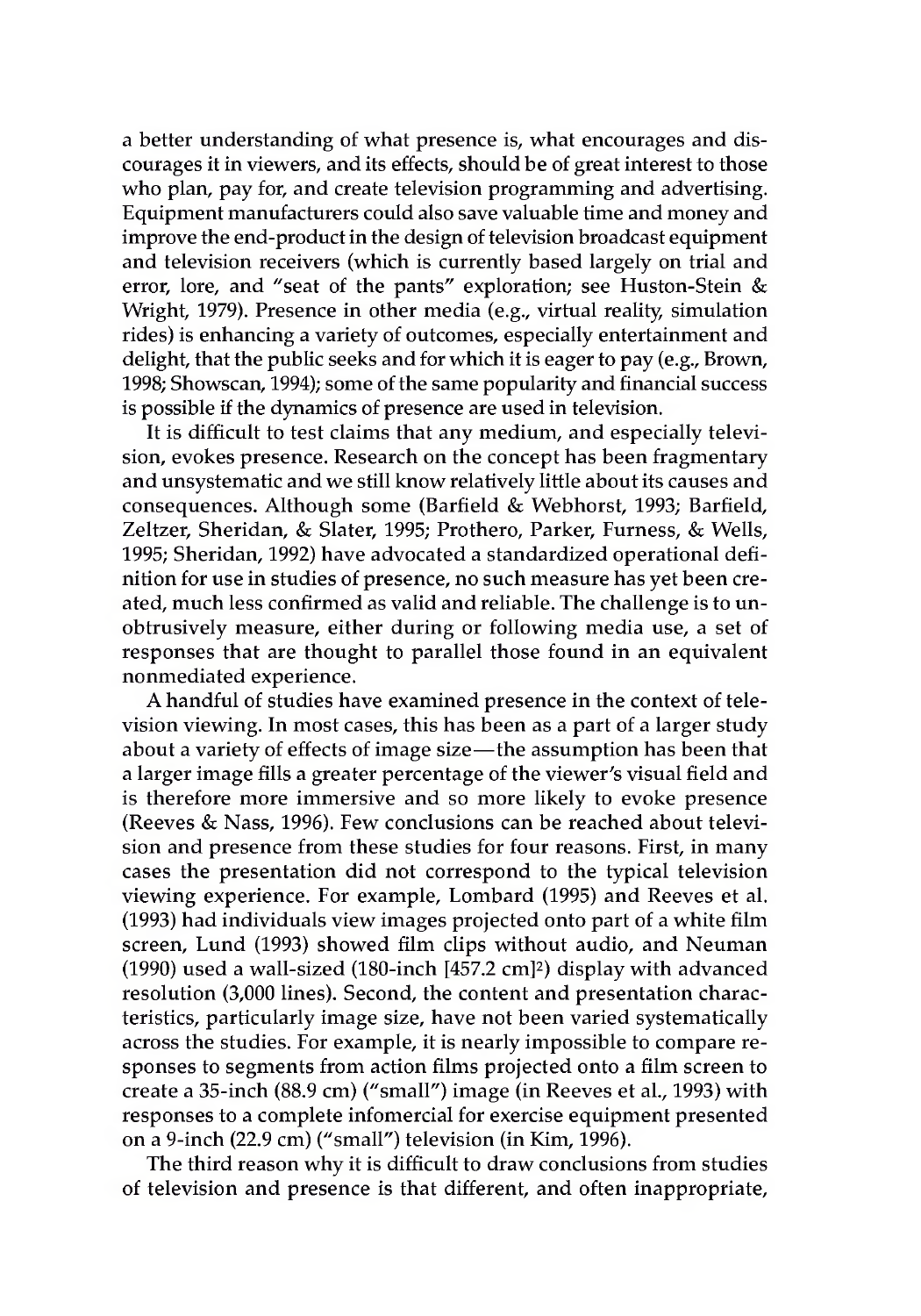measures of presence have been used in each of the studies. In most cases, participants are asked in an explicit manner to report the extent to which they felt a sense of presence during viewing. Participants assess a "sense of realism" (Neuman, 1990) or "reality or presence" (Lund, 1993), agree or disagree with statements such as "I felt like I was a part of the action" (Reeves et al., 1993) or "The TV-generated world seemed to me somewhere I visited rather than only something I saw" (Kim, 1996), or answer questions such as "How much of a sense of participation in the scene did you feel?" (Ditton, 1997). Other researchers have constructed more implicit measures of presence. Lombard et al. (1997) used content-specific questions such as "How hot was the fire?" after participants watched a scene that depicted a fire. Although all of these measures might be appropriate for users of virtual reality, they are likely to seem odd and unnatural in the context of television viewing and therefore prompt reactive responses. An exception may be Lombard's (1995) attempt to replicate findings from the interpersonal (nonmediated) communication literature in the context of mediated experience by having participants evaluate characteristics (e.g., pleasantness) of people they watched in different-size images from different viewing distances (nevertheless, the use of images projected on a white film screen and the within-subject design in that study remain problematic).

The fourth and final reason why it is difficult to draw conclusions from these studies is that they provide only weak statistical evidence. Neuman (1990) reports that at the highest level of resolution (3,000 lines), a wall-sized (180-inch [457.2 cm]) display yielded reports of a dramatically increased "sense of realism" over a 35-inch (88.9 cm) display, but no statistical evidence is presented. In the Reeves et al. (1993) study, participants who watched clips from action films on a 70-inch (177.8 cm) screen reported significantly greater agreement with the statement "I felt like I was a part of the action" than participants who watched a 35-inch (88.9 cm) image, but no differences were found for items related to the excitement, pace of action, and realism of the film clips. Kim (1996) showed participants an infomercial on either a 9-, 20-, or 32-inch (22.9, 50.8, or 81.3 cm) television screen and found no differences for presence ("I felt I was in the world television created" and "The TV-generated world seemed to me somewhere I visited rather than only something I saw"). Lombard et al. (1997) had participants watch segments from a variety of current television fare on either a small (12-inch [30.5 cm]) or large (46-inch [116.8 cm]) television screen and, using the more implicit measures described above, found a subtle but statistically significant effect in which the evaluative responses to the larger screen, and therefore larger objects and people, were more intense (as would be expected in a nonmediated setting) than those to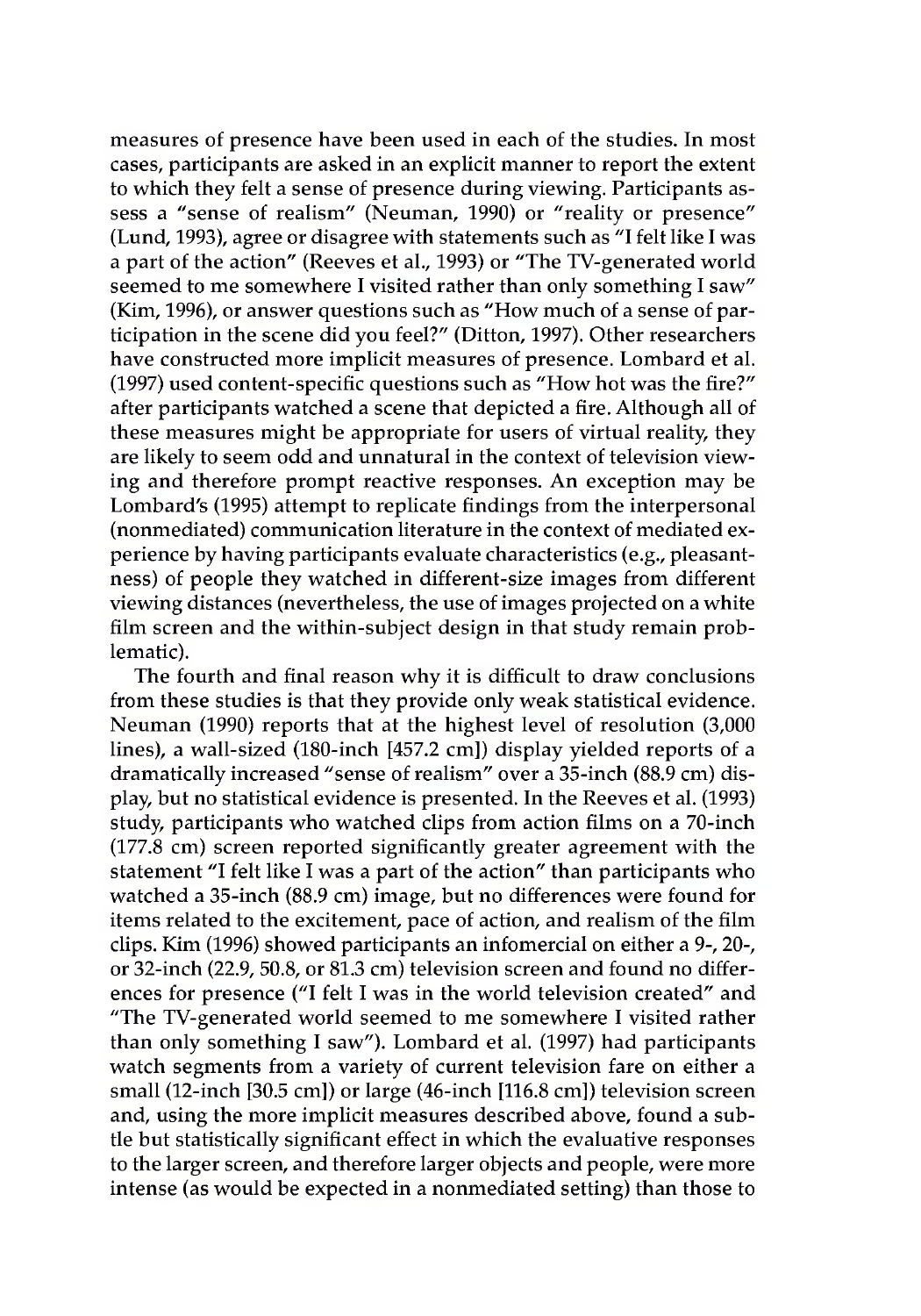the small screen. The commercials and programs that evoked more intense responses in viewers of the large screen television contained more and shorter shots; sudden movement, especially from point-ofview camera angles; and impacts. Lombard (1995) found support for predictions based on Burgoon's Nonverbal Expectancy Violations Model (Burgoon, 1978; Burgoon & Walther, 1990) regarding perceptions and behaviors related to apparent interpersonal distance when participants watched professional and attractive news anchors deliver stories projected on a large (42-inch [106.7 cm]) white film screen, a 26-inch (66 cm) monitor, and a 10-inch (25.4 cm) monitor. When participants watched the largest images, they reported more positive emotional responses to the anchors and to the viewing environment, and then selected a viewing position that represented a smaller withdrawal from the encounter, than when the people appeared on the smaller screens.

Although no theoretical basis has been proposed for its inclusion, gender has been evaluated as an independent variable in most of the studies of presence and television. The nature of stimuli presented may explain some of the results; for example, men have reported more enjoyment than women for scenes from action films (Reeves et al., 1993), whereas women have reported greater liking than men for a 15-minute infomercial for exercise equipment (Kim, 1996). The pattern of interactions between participant gender and screen size in the studies is contradictory but suggests that women may respond more to the screen size manipulation with regard to presence. For example, Lombard (1995) found that women had significantly stronger emotional responses (indicating presence) to larger images, whereas men showed little change. In Reeves et al.'s (1993) study, female participants were more likely to agree that they felt like they were "part of the action" when they viewed the large rather than the small screen, whereas the reverse was the case for male participants.

Together, these results suggest that television may be able to evoke presence in viewers, that larger television images may evoke greater presence, and that gender may play a role, but these claims have not been specifically or adequately tested. The significance of television evoking presence has been discussed. Results confirming the role of image size in generating presence would also have important implications. Big-screen televisions are increasingly available, affordable, and popular (Pressler, 1996; Staff, 1993) and "bigger pictures are the essence of HDTV" (Thorpe, 1989), which is to be phased in during the next 9 years (Krantz, 1997). If people increasingly view large images at home, they may experience presence with increasing frequency as well.

An effective test of these claims requires the use of presentations that correspond to typical televiewing and stimuli that are most likely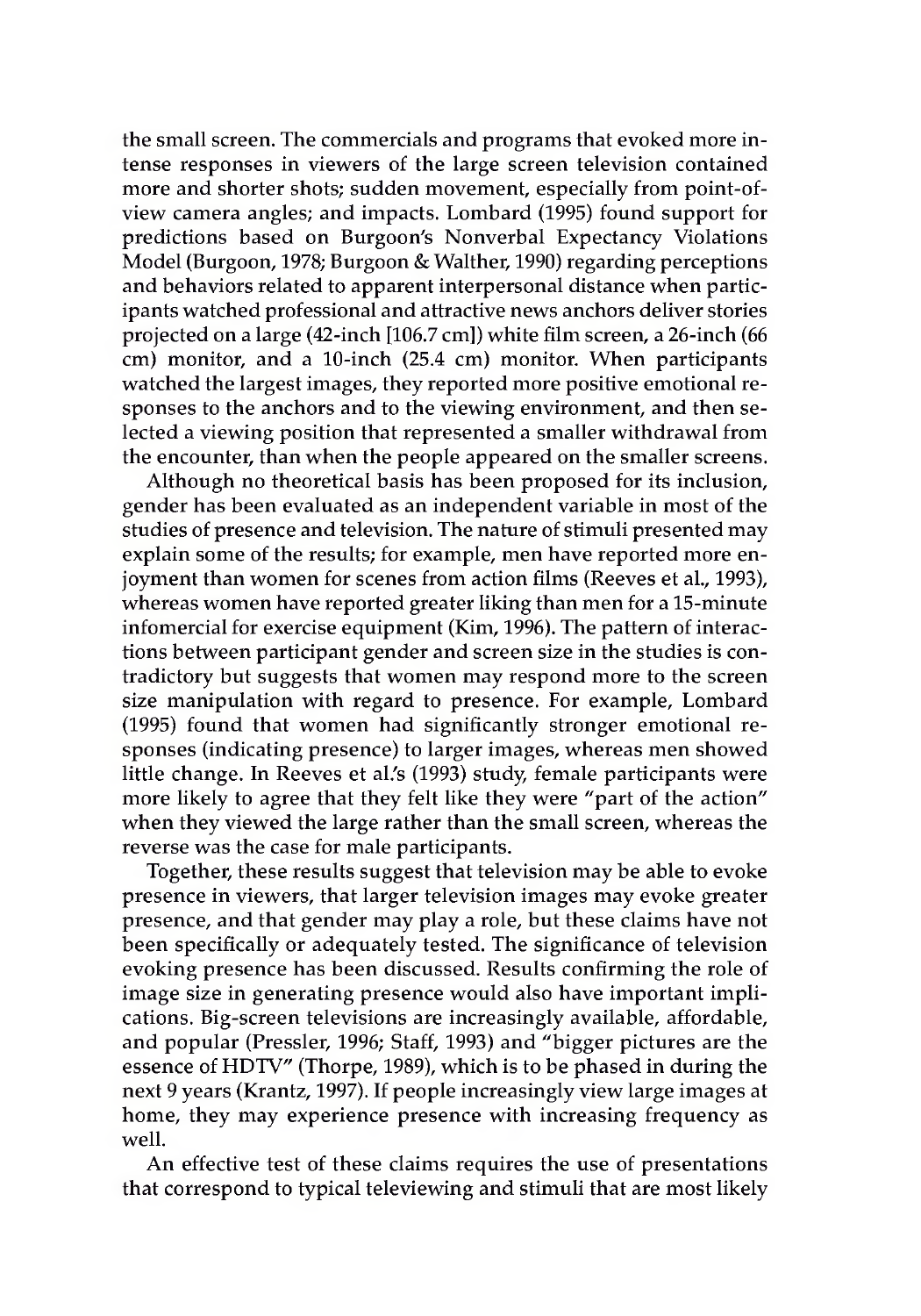to evoke presence responses (those likely to occur in the equivalent nonmediated experience) while allowing for measures that seem natural and reasonable to participants in the context of television viewing and that therefore will be nonreactive. Past research (Alexander & Barrett, 1975; Lombard et al., 1997; Parker, 1971)<sup>3</sup> suggests that the most appropriate stimuli would be content that features the rapid point-ofview movement camera technique. A point-of-view shot refers to a film or video segment in which it is implied that the camera represents the eyes of a participant in the portrayed event or situation (Zettl, 1990).4 Point-of-view *movement* refers to the use of a moving camera to mimic for the viewer the nonmediated movement of a person or object through an environment. Rapid point-of-view movement is common in virtual reality, simulation rides, and action-adventure films; on television, it is common in action-adventure programs, music videos, commercials, and sports coverage.5 Content that features this technique seems more likely than any other to evoke presence in viewers and also allows for nonreactive measures of presence responses based on the correspondence between the nonmediated experience and the mediated experience presented on the screen (e.g., "How fast was the movement?" and "How much of a sense of physical movement did you feel?").

## Hypotheses

The preceding discussion provided the foundation for the following hypotheses.

- H1. Viewers of scenes featuring rapid point-of-view movement on television, regardless of screen size, will report a variety of responses that indicate presence, including a sense of physical movement, queasiness, excitement, involvement, enjoyment, and participation.
- H2. Viewers of scenes featuring rapid point-of-view movement on a largescreen television will be more aroused and will report a variety of responses that indicate presence, including a sense of physical movement, queasiness, excitement, involvement, enjoyment, and participation, that are more intense than will viewers who watch these scenes on a smallscreen television.
- H3. Presence responses of male viewers and female viewers to scenes featuring rapid point-of-view movement, and to the presentation of the scenes in large and small screen formats, will differ.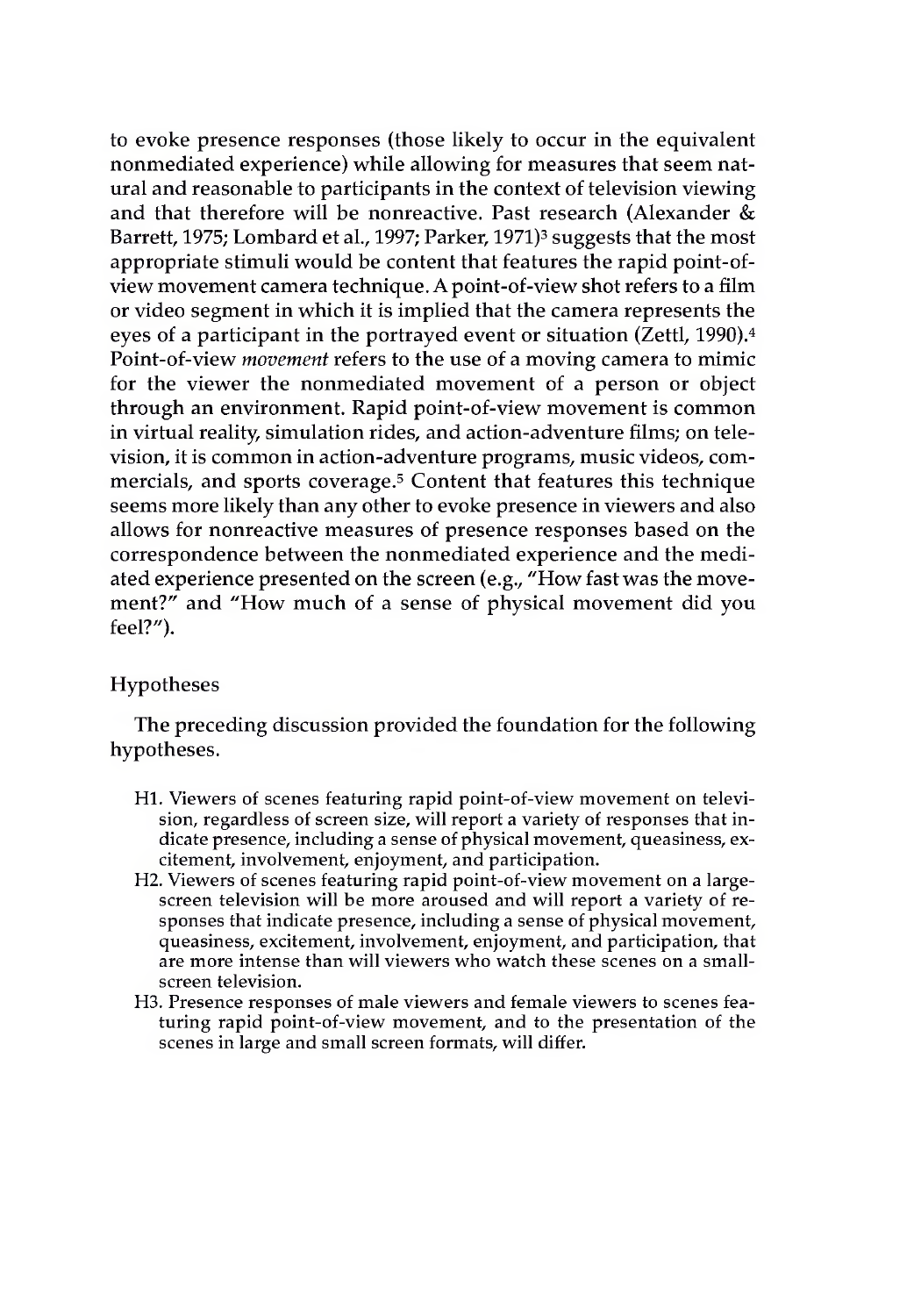## **METHOD**

#### **Overview**

Sixty-five viewers watched 10 short scenes from rental videotapes that featured rapid point-of-view movement. The independent variables were screen size (small and large) and participant gender. The small-screen television was a cathode-ray tube, direct-view television with a 12-inch (30.5 cm) screen. The large-screen television was a rearprojection television with a 46-inch (116.8 cm) screen. The experimental design was between subject: Approximately half of the participants watched the small-screen television (male = 17, female = 15), and about half the participants watched the large-screen television (male = 18, female = 15). Participants viewed individually and the television sets were switched after about every 15 viewers had participated. After each scene, a set of questionnaire items measured a variety of evaluative presence responses and physiological arousal was recorded by a computer during the entire session.

#### Stimulus Preparation and Description

Members of the research team rented and reviewed approximately 30 videotapes from a variety of genres (e.g., adventure, mystery, drama, sports, documentary, comedy, etc.). Ten scenes containing rapid pointof-view movement were selected, including portrayals of activities such as riding a roller coaster, bobsledding, driving an all-terrain vehicle, flying a fighter jet, windsurfing, parachuting, driving in the Indianapolis 500, and flying a biplane. Scenes that could have reduced presence because they reminded viewers that they were watching a created message—for example, scenes that featured graphics or special effects and scenes that featured well-known film and television personalities—were avoided (Lombard & Ditton, 1997).

Two stimuli tapes were individually assembled with a PanasonicAG 750 VHS editing system. Both tapes began with a scene from a National Geographic documentary about birds that featured non-point-of-view movement (this served as a practice scene). For the first tape, the order of the remaining scenes was determined by using a random assignment procedure. This order was reversed for the second tape to control for the effects of order. The scenes were between 39 and 143 seconds long, and they were separated by 55 seconds of tape containing a black picture and no sound. A 1-second tone was inserted 5 seconds before each scene to alert participants that the scene was about to begin. See Table 1 for a complete description of the stimuli.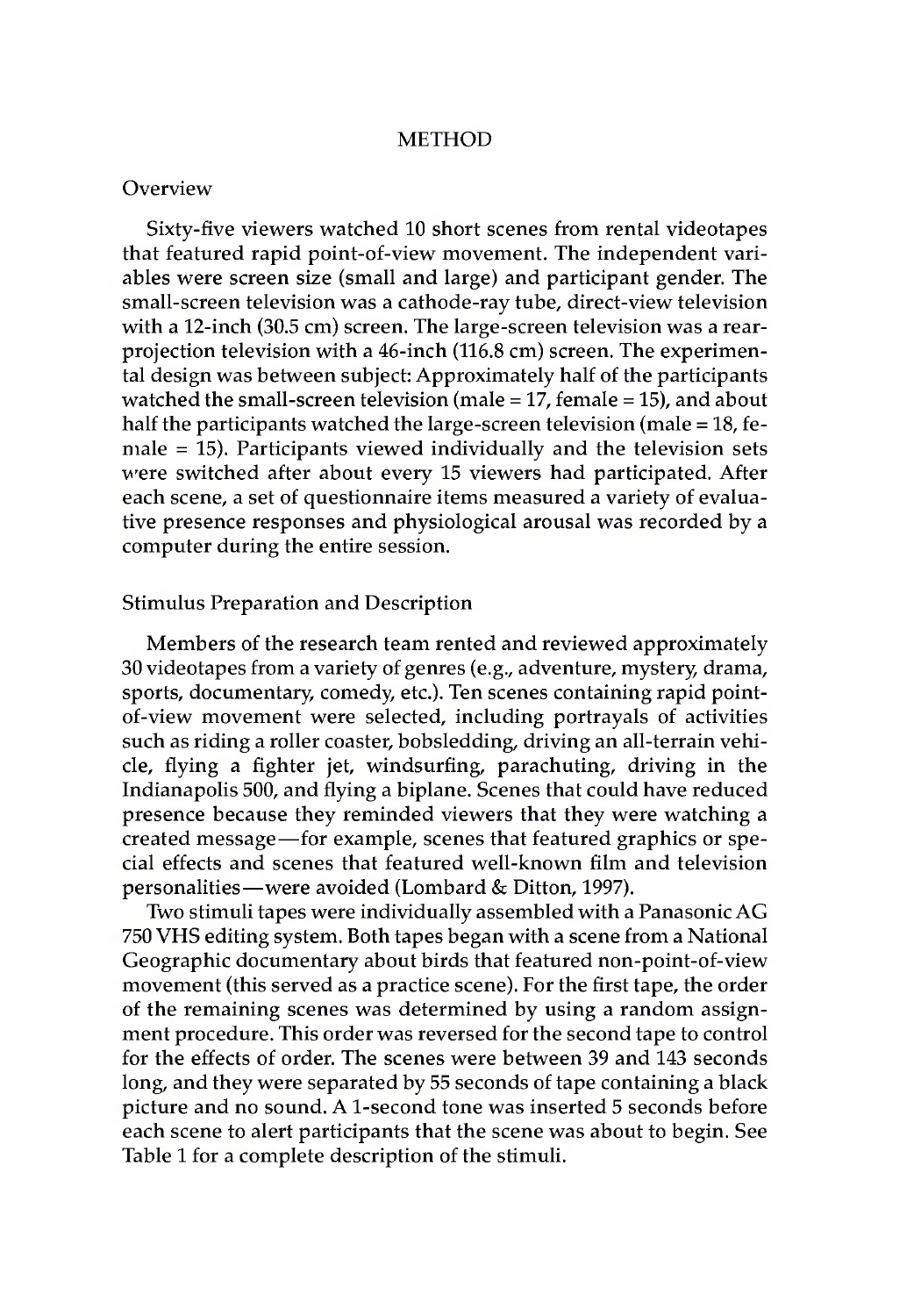| Genre         | Title                             | Description of content                                                                                                                                                              |      | Length Distributor                        | Year |
|---------------|-----------------------------------|-------------------------------------------------------------------------------------------------------------------------------------------------------------------------------------|------|-------------------------------------------|------|
| Documentary   | America<br>Screams!               | A point-of-view camera<br>perspective from a roller<br>coaster as it travels inclines,<br>declines, and sharp curves.                                                               | 1:16 | Rhino Home<br>Video                       | 1990 |
| Adventure     | Warbirds                          | The camera provides the<br>cockpit perspective of a<br>fighter jet pilot engaging in<br>combat, as he flies close to<br>the ground, takes sharp turns,<br>and passes close to other | 1:07 | Vidmark<br>Entertainment                  | 1988 |
| Documentary   | To Fly                            | aircraft.<br>The camera travels along as<br>a biplane makes a full loop<br>and flies upside down near<br>the ground.                                                                | 0:57 | Conoco                                    | 1976 |
| Sports        | The Impact<br>Zone                | The camera provides the<br>perspective of a person<br>windsurfing on the ocean.<br>As he moves over and around<br>the waves, water occasionally<br>hits the camera lens.            | 1:43 | <b>MVP</b><br>Productions                 | 1987 |
| <b>Sports</b> | Speed<br>Freaks                   | The camera takes the<br>perspective of the driver of<br>an off-road vehicle speeding<br>across rough terrain.                                                                       | 0:57 | Simiter<br>Entertainment                  | 1988 |
| Sports        | On the Edge                       | A bobsledding sequence in<br>which the perspective is from<br>over the shoulder of the front<br>sledder.                                                                            | 0:55 | The Time Inc. 1991<br>Magazine<br>Company |      |
| Documentary   | To Fly                            | The camera perspective is<br>that of a biplane pilot flying<br>low across land, suddenly<br>crossing the edge of a cliff,<br>and then flying along a rocky<br>coastline.            | 0:40 | Conoco                                    | 1976 |
| Sports        | On the Edge                       | Parachutists jump from a<br>high cliff and the camera<br>takes their perspective as<br>they free-fall and land.                                                                     | 1:02 | The Time Inc. 1991<br>Magazine<br>Company |      |
| Adventure     | Runaway<br>Train                  | A chase scene featuring<br>point-of-view movement<br>from a train as it travels<br>snow-covered terrain and<br>passes through tunnels.                                              | 0:46 | The Cannon<br>Group:<br><b>MGM/UA</b>     | 1985 |
| Sports        | Live and<br>Drive the<br>Indy 500 | An over-the-shoulder<br>perspective of a race car<br>driver as he races around<br>the track at the Indianapolis<br>500.                                                             | 0:57 | CBS Fox<br>Video                          | 1989 |

TABLE 1 Description of Stimuli, in Presentation Ordera

a. Presentation order was reversed (with the exception of the practice scene) for half of the participants.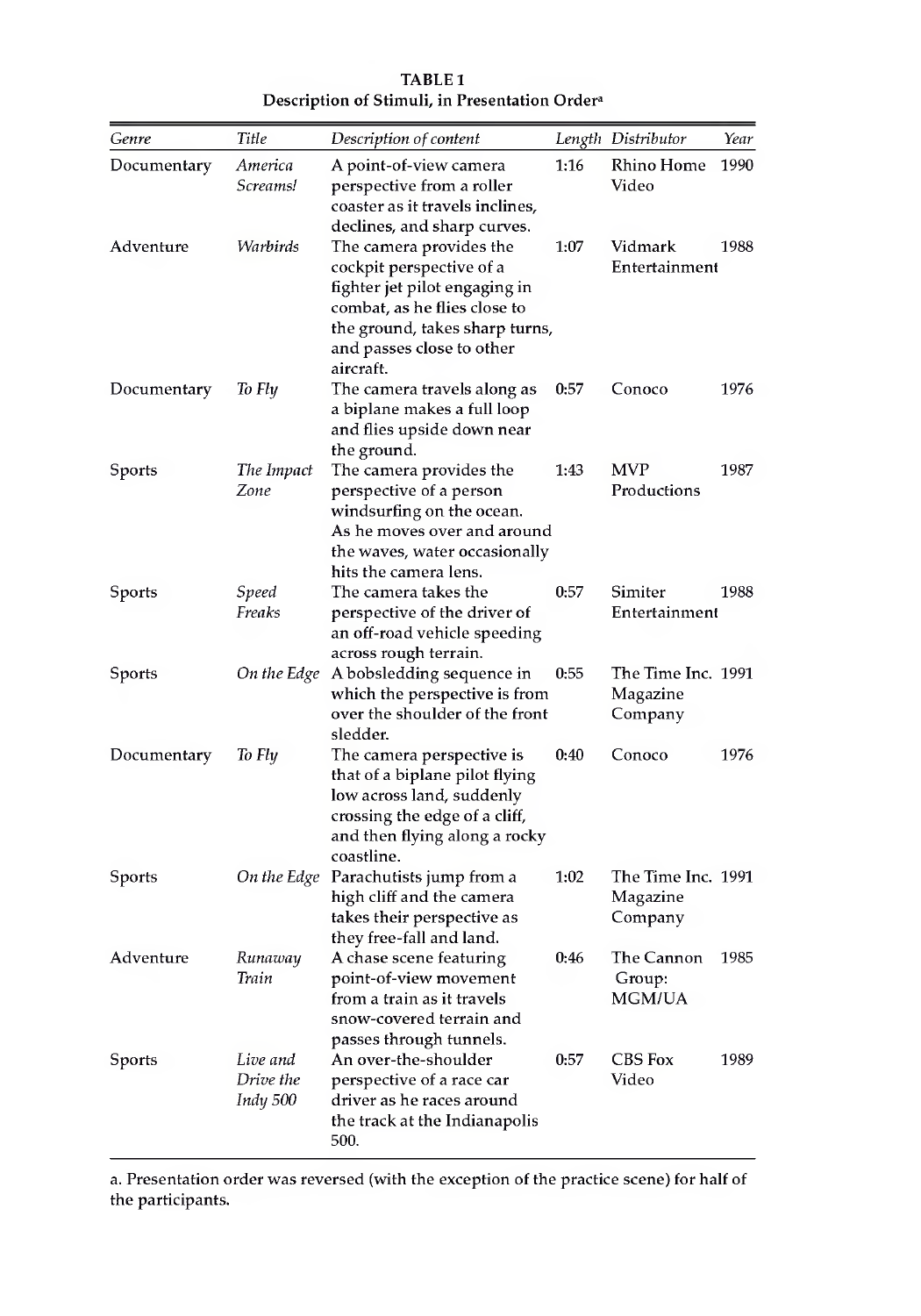

Figure 1: The Self-Assessment Manikin (SAM) Measure Scales (valence, arousal, and dominance; pole labels added)

## Dependent Measures

The dependent variables were a variety of evaluative presence responses, measured via a paper-and-pencil questionnaire, and physiological arousal, measured via a computer-based recording of electrodermal activity.

The participants completed two pages of questionnaire items immediately after viewing each scene. The first page consisted of the Self-Assessment Manikin (SAM) rating system (see Figure 1), which measures three dimensions of emotional response: valence, arousal, and dominance (Hodes, Cook, & Lang, 1985; Lang, 1980). The SAM scales have been shown to be both highly reliable and highly correlated with traditional measures of emotional response and physiological activity (Lang, Greenwald, Bradley, & Hamm, 1993). The order of the three sets of SAM figures was randomly varied across scenes.

The second page of questions for each scene consisted of ten 10 point semantic differential items (1 = *None* or *Not\_\_\_* , 10 = *Very Much* or *Very\_\_\_* ; rather than numerical labels, the response options appeared as a series of progressively larger dots from left to right). The questions, in the order they appeared, were as follows: "How fast was the movement in the scene?," "How much of a sense of physical movement did you feel?," "How much did you enjoy this sense of movement?," "How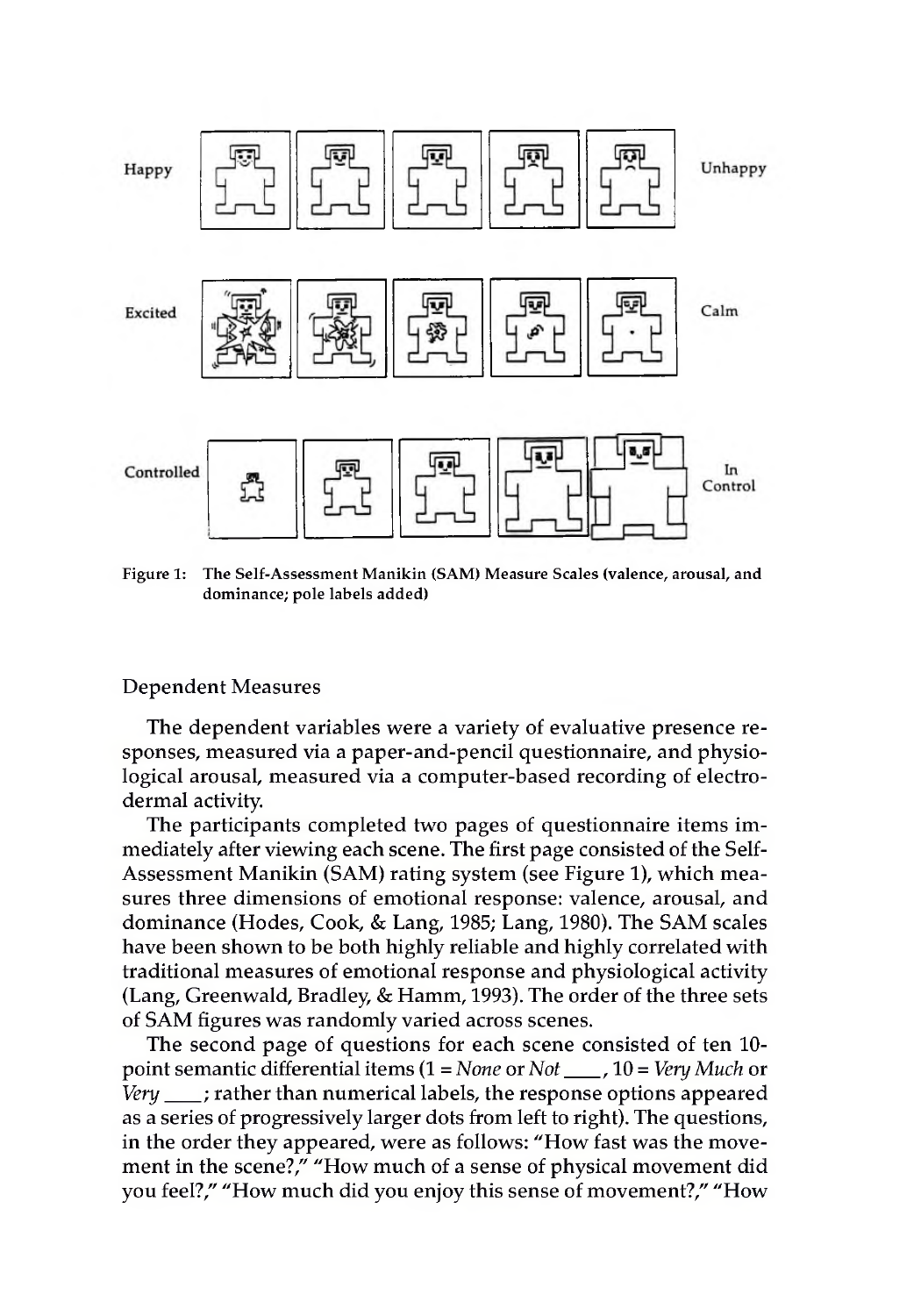close to the [ground did the plane fly]?/'6 "How tiring was it to watch the scene?," "How exciting was the scene?," "How involved were you while watching the scene?," "How much of a sense of queasiness did you feel?," "How dangerous did this activity seem?," and "How much did it feel like it was happening to you?" (an explicit measure of presence).7

After the presentation, the participants completed items on the last two pages of the questionnaire. Participants were asked to provide an overall evaluation of the viewing experience and of the quality of the television picture and report their prior participation in each of the activities portrayed in the scenes; the screen size of the television they watched most often; the distance from which they typically watched that television; and their age, race, and gender.

Physiological responses to the stimuli were obtained through a computer-based instrument that measures changes in the electrical properties of a person's skin (electrodermal activity [EDA] or more specifically, skin conductance level [SCL]), which is a covert indication of the participant's arousal (anxiety, nervousness, and stress) in response to a stimulus (Mehler, Miller, Antonucci, & Cochran, 1986).

#### Participants

The 65 undergraduate students who participated in the experiment were between 17 and 43 years of age (M = 20.7, *SD =* 4.2, *Mdn* = 19.0). Thirty participants were women and 35 were men. Sixty percent *(n =* 39) were White, 30.8% *(n =* 20) were African American, and the remainder were Asian and Hispanic.

#### Procedure

Each participant was met by the experimenter and escorted into a carpeted, 11-by-22 foot (335-by-671 cm) room that contained a television, a video cassette recorder, and a comfortable chair that faced the television screen. Various amenities, such as a decorative table lamp and pictures on the walls, made the environment similar to a living room. In both screen-size conditions the chair was placed at 5 feet 10 inches (177.8 cm) from the front of the screen.8

The experimenter explained that the participant would be viewing several short scenes from rental videotapes, that each scene would be followed by approximately a 1-minute pause during which the screen would be dark, and that during this time the participant was to answer the two pages of questions on the questionnaire regarding what had just been seen. The experimenter emphasized that there were no wrong answers and that the participant was not to look at the questions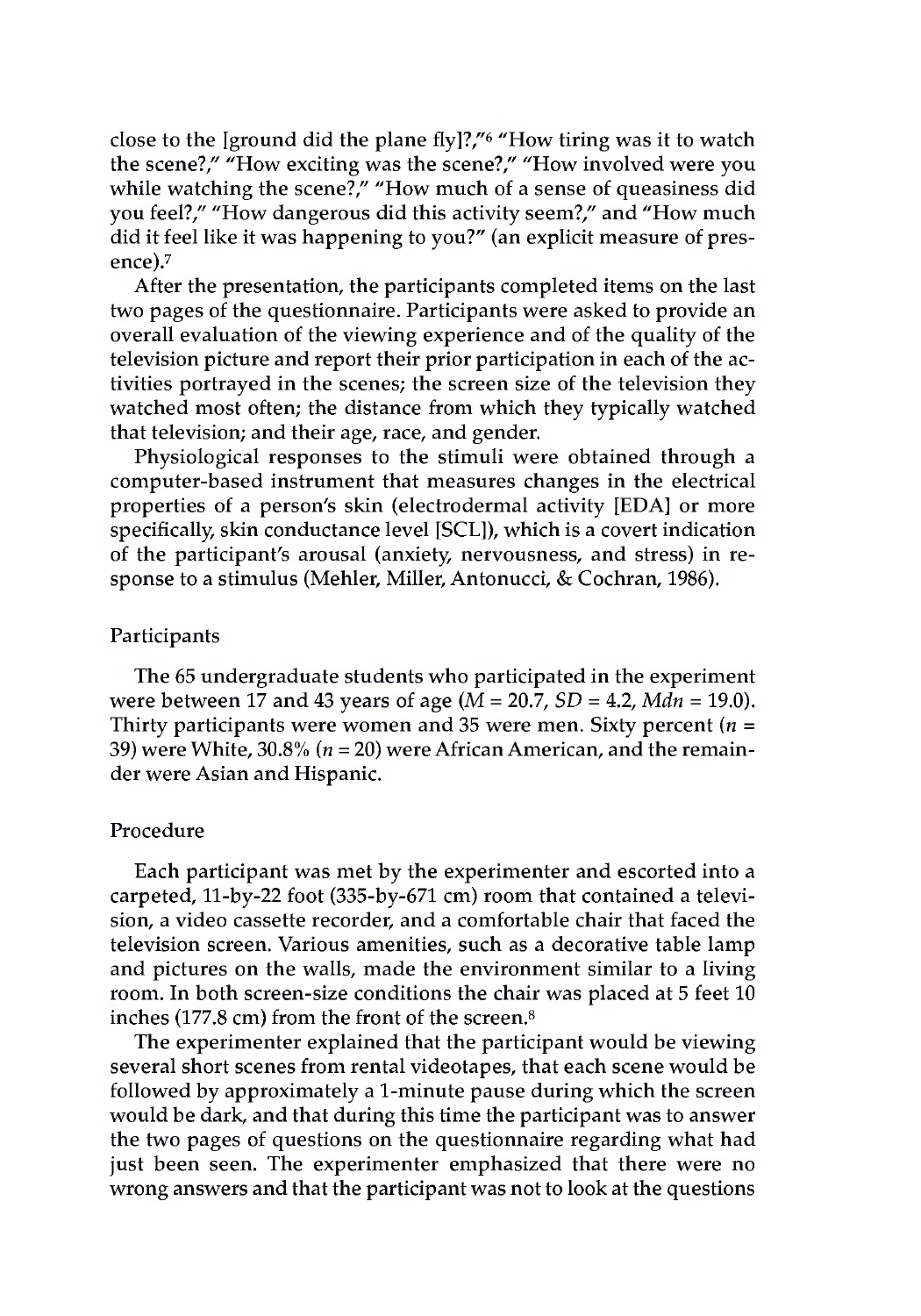before viewing the scene. Two round, 0.4-inch (1 cm) sensors, each cleaned with alcohol and then covered with a small amount of conductive electrolyte gel, were attached to the ring and middle fingers of the participant's nondominant hand and one small strip of surgical tape was used to secure connecting wires to the participant's palm (to reduce sensor movement that might disturb proper measurement). The participant was assured that the sensors would not affect him or her in any way. The experimenter explained the format of the questions, told the participant that a tone would sound 5 seconds before the beginning of each scene, and instructed the participant to complete all of the pages of the questionnaire before removing the sensors and informing the experimenter that he or she was finished. The experimenter then gave the participant a clipboard along with a questionnaire and pen, turned on a small reading light attached to the clipboard, started the presentation, activated the electrodermal activity instrument, and left the room. The entire procedure took about 35 minutes.

#### Apparatus

The small cathode-ray tube television was an NEC model PM-1271A with a 12-inch (30.5 cm) screen. The rear-projection television was an RCA model P46728W/C; it had a 46-inch (116.8 cm) screen and was set in a freestanding wooden cabinet. To control for extreme differences in sound quality between the two televisions, the monophonic setting was used for the large-screen television (the small-screen television produced only monophonic sound). A Realistic sound-level meter (model 33-2050) was used to set the sound level for both televisions at a comfortable level (75 decibels) (Alten, 1990). The brightness, color, and contrast settings for the two televisions were adjusted for optimal picture quality. A Sony SLV-555UC (consumer model) video cassette recorder was used to play the stimulus tapes.

The electrodermal data were gathered with the Biofeedback Microlab system, designed by the Human Relations Media Software division of Queue, Inc. The system consisted of an interface card installed in an IBM-compatible computer, custom software, an interface unit, two sensors with Velcro straps, and conductive electrolyte gel. The system continuously samples the SCL data and provides aggregated data once per second.9

## RESULTS

To test the first hypothesis, that viewers will report a variety of responses indicating a sense of presence when they watch rapid point-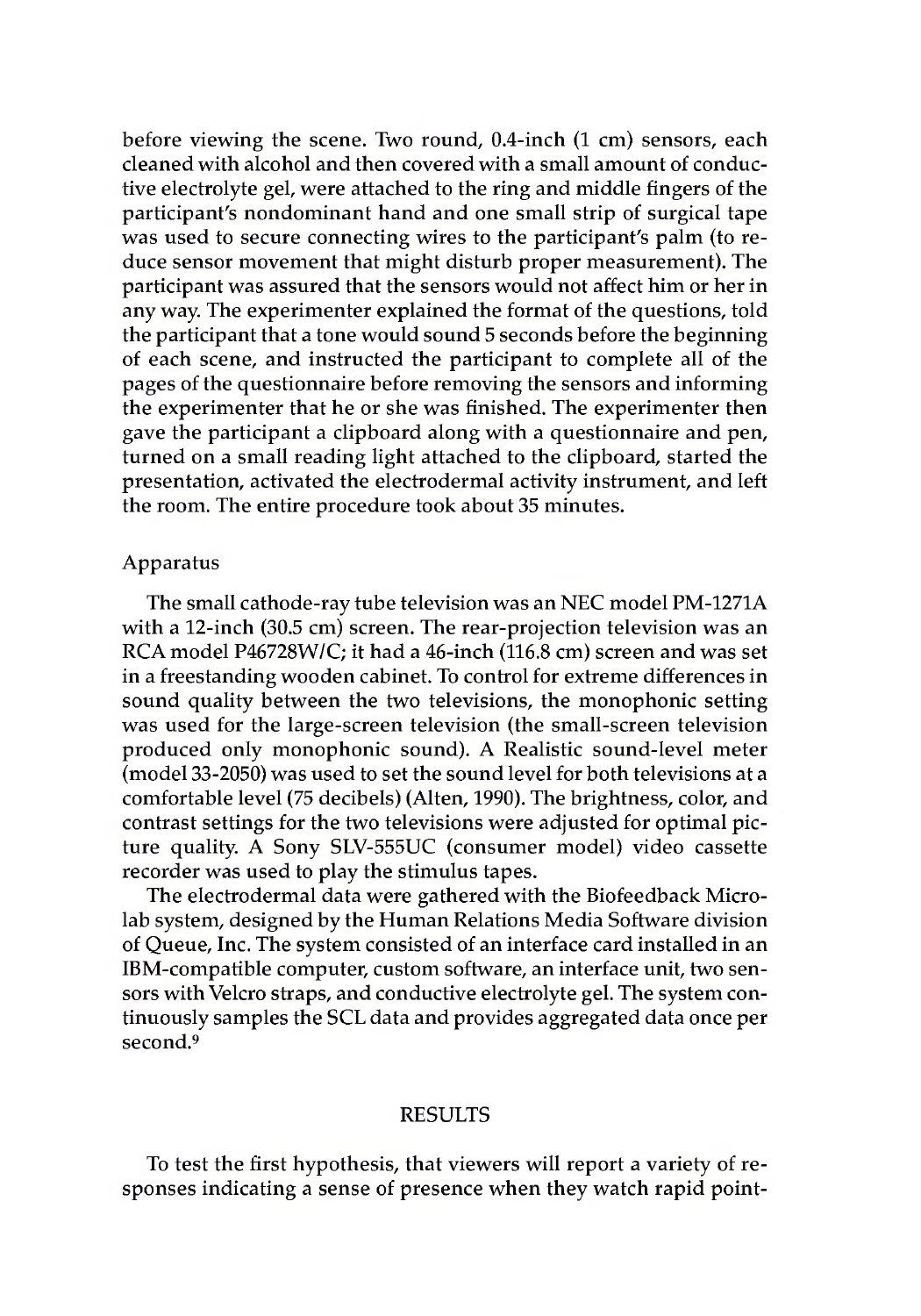of-view movement on any size television screen, an additive index based on all questionnaire items across all 10 rapid point-of-view movement scenes was constructed (Cronbach's alpha =  $.94$ ). If the participants' responses to the questionnaire items indicated that they experienced a sense of presence, the mean response on this index should be significantly different from the low end of the 10-point response scale; given response biases that might lead participants to avoid the low end of the scale, a more conservative test requires the mean response on the index to be significantly different from the midpoint of the scale (5.5). The mean for the index was 6.03, meeting the criteria of the more conservative test  $(z = 5.3, p < .001)$ . Separate indices were also constructed for each questionnaire item across the 10 rapid point-ofview movement scenes. These 13 indices are all reliable (Cronbach's alpha  $\geq$  .70); means and standard deviations for all of the indices are presented in Table 2. Participants reported that the movement in the scenes was fast ( $M = 7.78$ ), that they felt a strong sense of movement while they watched ( $M = 7.03$ ), that they enjoyed this sense of movement ( $M = 6.42$ ), that the scenes were exciting ( $M = 6.56$ ) and involving  $(M = 6.77)$ , and even that it felt like what they saw on the screen was happening to them  $(M = 5.61)$ . Although comparable responses to other types of mediated and nonmediated experiences are not available, the results suggest that participants at least experienced some substantial sense of presence, one not likely provided by less vivid and more representational/symbolic media (e.g., written or spoken narrative).

The second hypothesis, that viewers will report more intense presence responses when they watch rapid point-of-view movement on a large television screen than when they watch the same content on a small television screen, was tested via a two-way (Screen Size  $\times$ Subject Gender) analysis of variance (ANOVA)<sup>10</sup> in which the dependent variable was the additive index based on all questionnaire items. The results revealed a significant effect for screen size,  $F(1, 61) = 4.63$ , *p* = .035, partial  $\eta^2$  = .071; M(large) = 6.23, M(small) = 5.83. The individual presence responses were examined using separate ANOVAs for indices based on each questionnaire item across the rapid point-of-view movement scenes. As indicated in Table 2, the mean responses are higher for participants who watched the large-screen television than for those who watched the small-screen television in all but two cases (the SAM measure of dominance and the question concerning the extent to which viewing was tiring). The differences were significant *(p <* .05) for five of the indices: Participants who watched the large screen reported that the movement in the scenes was faster, that they felt a greater sense of physical movement, that they enjoyed this sense of movement more, that the vehicle on the screen came closer to the terrain, and that the scene was more exciting. The difference for a sixth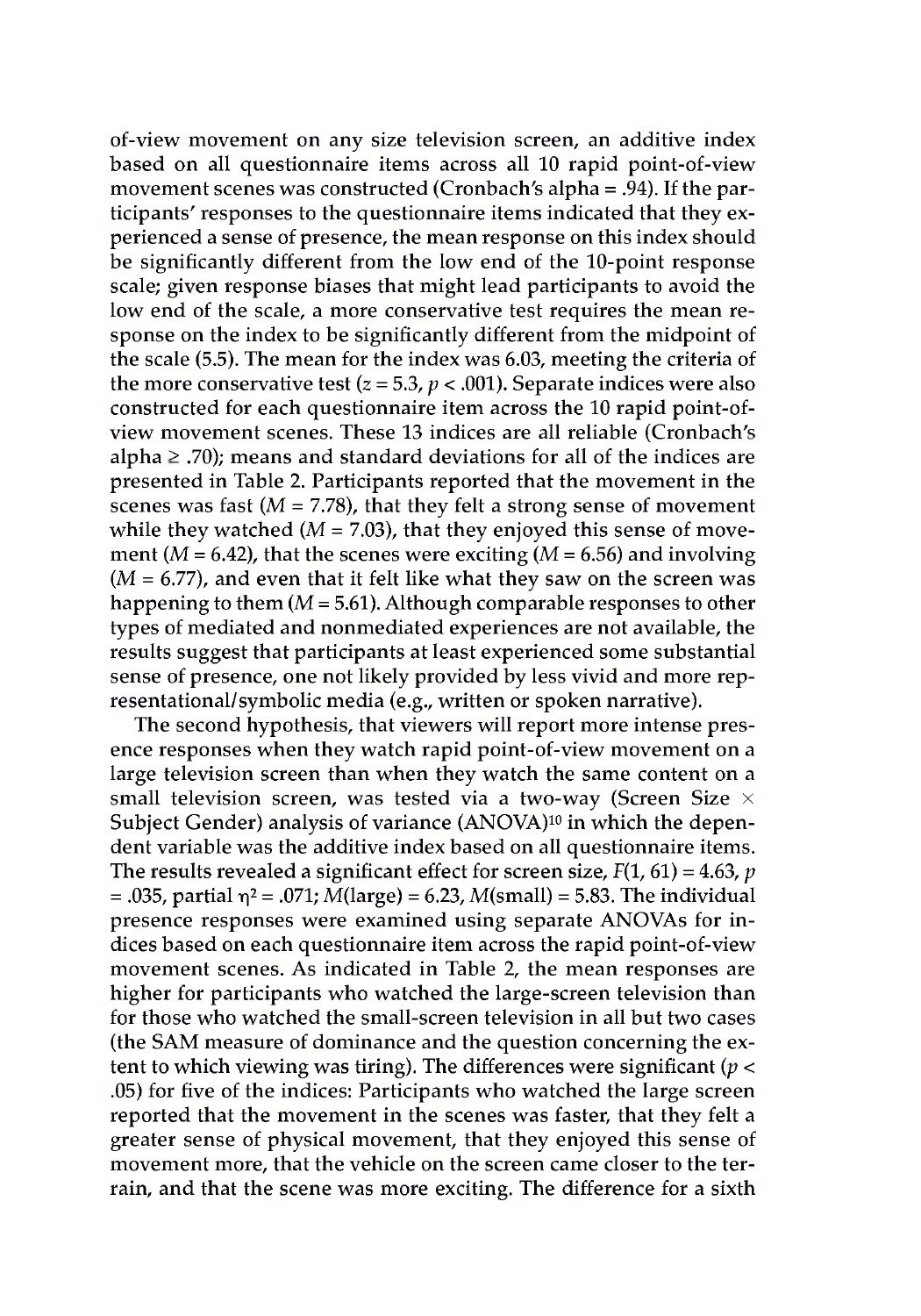#### TABLE 2

|                                   |                    |        | Means and ANOVA results <sup>a</sup>     |                            |  |
|-----------------------------------|--------------------|--------|------------------------------------------|----------------------------|--|
|                                   |                    |        | Screen Size                              | Gender                     |  |
|                                   | Cronbach's Overall |        |                                          | F                          |  |
| Index                             | Alpha              | Means  | S<br>L                                   | <i>Interaction</i><br>М    |  |
| Affect valence (SAM) <sup>b</sup> | .74                | 6.02   | 6.05<br>5.99<br>$\geq$                   | $> 5.77^+$<br>6.23         |  |
|                                   |                    | (0.99) | (1.09)<br>(0.89)                         | (1.05)<br>(0.87)           |  |
| Arousal (SAM) <sup>b</sup>        | .84                | 5.42   | 5.67<br>5.16<br>$\geq$                   | 5.57 ><br>5.24             |  |
|                                   |                    | (1.42) | (1.36)<br>(1.46)                         | (1.28)<br>(1.58)           |  |
| Dominance (SAM) <sup>b</sup>      | .85                | 4.91   | 4.87<br>4.96<br>$\overline{\phantom{a}}$ | 4.81<br>< 5.04             |  |
|                                   |                    | (1.63) | (1.49)<br>(1.78)                         | (1.67)<br>(1.60)           |  |
| Speed of movement                 | .78                | 7.78   | 8.08<br>$7.47*$<br>$\geq$                | 7.72<br>< 7.85             |  |
|                                   |                    | (0.99) | (0.95)<br>(0.95)                         | (1.07)<br>(0.91)           |  |
| Sense of physical movement        | .81                | 7.03   | 7.36<br>$6.69*$<br>$\geq$                | 7.19 ><br>$6.84^{+}$       |  |
|                                   |                    | (1.43) | (1.13)<br>(1.63)                         | (1.31)<br>(1.56)           |  |
| <b>Enjoyment of movement</b>      | .77                | 6.42   | 6.75<br>$6.07*$<br>$\geq$                | $5.89**$<br>6.87<br>$\geq$ |  |
|                                   |                    | (1.45) | (1.32)<br>(1.51)                         | (1.13)<br>(1.61)           |  |
| Relationship of "participant"     |                    |        |                                          |                            |  |
| with terrain                      | .70                | 7.48   | 7.77<br>$7.18*$<br>$\geq$                | 7.54 > 7.41                |  |
|                                   |                    | (1.06) | (0.97)<br>(1.07)                         | (0.99)<br>(1.15)           |  |
| Tiring to watch scene             | .78                | 3.70   | 3.70<br>3.71<br>$\overline{\phantom{a}}$ | 3.58<br>< 3.85             |  |
|                                   |                    | (1.46) | (1.49)<br>(1.45)                         | (1.26)<br>(1.67)           |  |
| <b>Excitement of scene</b>        | .73                | 6.56   | $6.14**$<br>6.97<br>$\geq$               | 6.65<br>$6.46**$<br>$\geq$ |  |
|                                   |                    | (1.31) | (0.98)<br>(1.48)                         | (1.07)<br>(1.56)           |  |
| Involvement during viewing        | .72                | 6.77   | 6.88<br>6.66<br>$\geq$                   | 6.81<br>$> 6.72^+$         |  |
|                                   |                    | (1.36) | (1.33)<br>(1.40)                         | (1.41)<br>(1.32)           |  |
| Sense of queasiness               | .88                | 3.86   | 3.97<br>3.74<br>$\geq$                   | $3.74 \div 4.00$           |  |
|                                   |                    | (2.06) | (2.22)<br>(1.90)                         | (1.82)<br>(2.33)           |  |
| Danger of activity                | .77                | 6.85   | 7.12<br>6.57 <sup>†</sup><br>$\geq$      | 6.52<br>$< 7.23*$          |  |
|                                   |                    | (1.40) | (1.22)<br>(1.53)                         | (1.36)<br>(1.36)           |  |
| Feel like participant             | .79                | 5.61   | 5.41<br>5.79<br>$\geq$                   | $5.65 > 5.55^+$            |  |
|                                   |                    | (1.59) | (1.62)<br>(1.55)                         | (1.51)<br>(1.69)           |  |
| All indices                       | .94                | 6.03   | 6.23<br>$5.83*$<br>$\geq$                | $5.99*$<br>6.07<br>$\geq$  |  |
|                                   |                    | (0.84) | (0.72)<br>(0.91)                         | (0.73)<br>(0.96)           |  |

Reliability, Means, Standard Deviations, and Analysis of Variance (ANOVA) Results for Indices Created From Self-Assessment Manikin (SAM) Measures and Other Questionnaire Items Across All Rapid Point-of-View Movement Video Scenes

NOTE: L = large screen size; S = small screen size; M = male participant gender; F = female participant gender.

a. The assumption of homogeneity of variance was tested and found to be warranted for all analyses via the  $F_{\text{Max}}$  test (Tabachnick & Fidell, 1995).

b. These measures are on a 9-point scale (see description of SAM measure in text); all others are on a 10-point scale (1 = *none* or *not\_\_\_*, 10 = *very much* or *very\_\_\_).*  $^{\dagger}p < .10.$   $^{\ast}p < .05.$   $^{\ast\ast}p < .01.$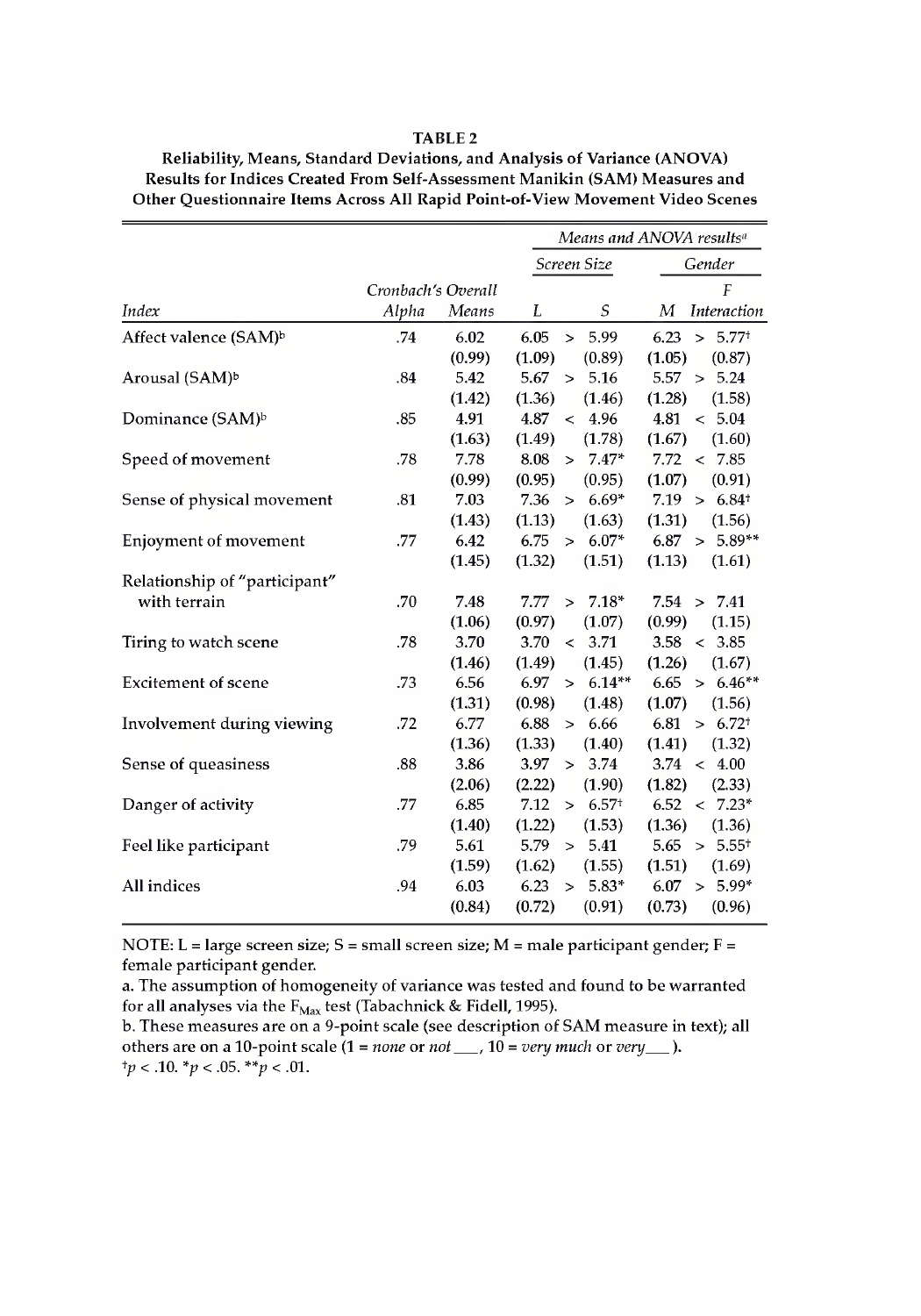item approached significance: Viewers of the large screen also perceived the activities they saw in the scenes as more dangerous ( $p <$ .095).

To analyze the participants' electrodermal activity  $(SCL)$ ,<sup>11</sup> which was recorded in a unit called a micromho (one-millionth of one amp of current per volt), mean values were calculated for each participant for the period of time during which each scene was being viewed. A twoway multivariate analysis of covariance (MANCOVA), in which the dependent variables were the mean SCL values for each point-of-view scene and the covariates were the SCL values obtained 2 seconds prior to the beginning of each corresponding scene, revealed a significant difference based on screen size favoring the large screen,  $F(1, 57) = 4.39$ ,  $p = .041$ ; partial  $\eta^2 = .071$ ; *M*(large) = 36.8, *M*(small) = 35.3.

The third hypothesis, concerning differences in responses of male and female participants, also received support. As indicated in Table 2, male participants reported that they enjoyed the sense of movement in the scenes significantly more than female participants,  $F(1, 61) = 8.45$ , *p* = .005; partial  $\eta^2$  = .122, whereas female participants perceived the activities in the scenes as more dangerous,  $F(1, 61) = 4.61$ ,  $p = .036$ ; partial  $\eta^2$  = .07. And a recurring pattern of interactions was found between participant gender and screen size in which female participants had a greater response to the screen-size manipulation, reporting more intense responses to the large screen, whereas male viewers showed relatively little change. The pattern emerged in the ANOVA for the summary index created from all of the questionnaire items,  $F(1, 61) = 4.22$ ,  $p = .044$ ; partial  $\eta^2 = .065$  (see Figure 2), and in the means for 11 of the 13 questionnaire indices. It is significant or approaches significance  $(p)$ < .08) for indices based on the items related to perceived sense of movement, excitement, involvement, and participation (see Table 2).

### Additional Analyses

After all viewing was completed, participants reported that they had enjoyed watching the scenes (M = 6.86 on a 10-point scale [1 = *not at all,* 10 = *very much]),* but there were no significant differences in enjoyment based on screen size or participant gender.

The viewing distance for the study (5 feet, 10 inches [177.8 cm]) was selected to produce comfortable viewing for participants in both the large- and small-screen conditions. After viewing, participants who had watched the small-screen television reported that they would have preferred to sit slightly closer to the television (M = 4.19, *SD =* 1.60, on a 10-point scale in which 1 represents movement closer and 10 represents movement further away). Participants who had watched the large-screen television would have preferred to sit slightly farther away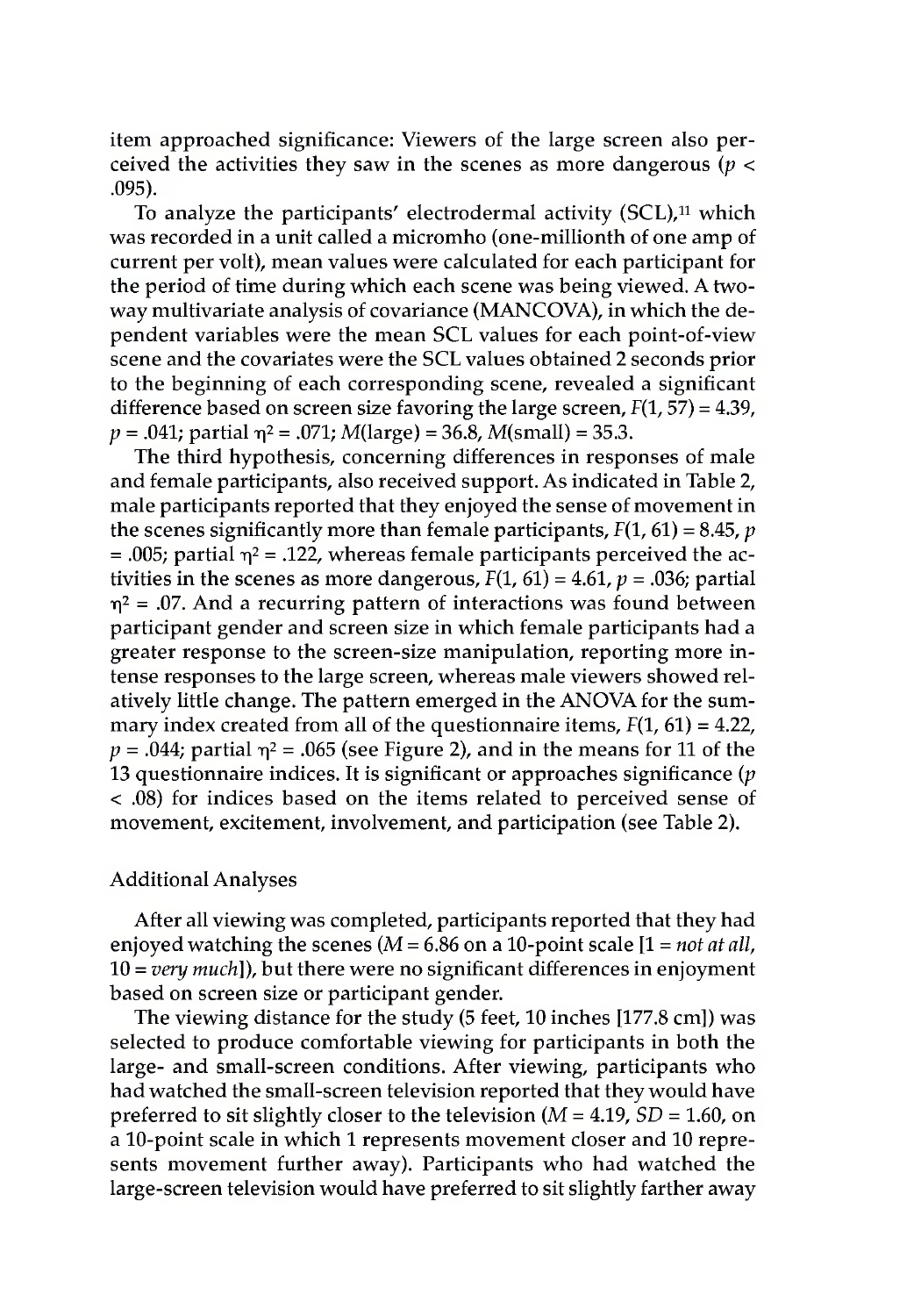

Figure 2: Screen Size  $\times$  Subject Gender Interaction for Additive Index of All Questionnaire Items

 $(M = 5.60, SD = 1.80)$ . Although this difference was significant,  $t(63) = 3.35$ .  $p = .001$ ,  $r<sup>2</sup> = .15$ , it appears that the viewing distance was optimum given the constraints provided by the screen-size manipulation. When preferred viewing distance was controlled in the analyses (via ANCOVA), the pattern of results was unchanged, even though in some cases significance values were increased.12 There was no difference in participants' evaluations of the picture quality of the two television sets, which was judged to be quite good  $(M = 8.52, SD = 1.60)$ .

Indices based on the set of questionnaire items for each of the 10 individual video segments were reliable (Cronbach's alpha  $\geq$  .69), and the means for the large-screen condition were higher for all of the scenes except the one featuring a roller coaster. ANOVAs were conducted for these indices with stimuli presentation order included among the independent variables. Order was significant for four of the segments, of which only two were contiguous and/or at the beginning or end of the presentation; the primary results were largely unchanged when these two segments were removed from the analyses.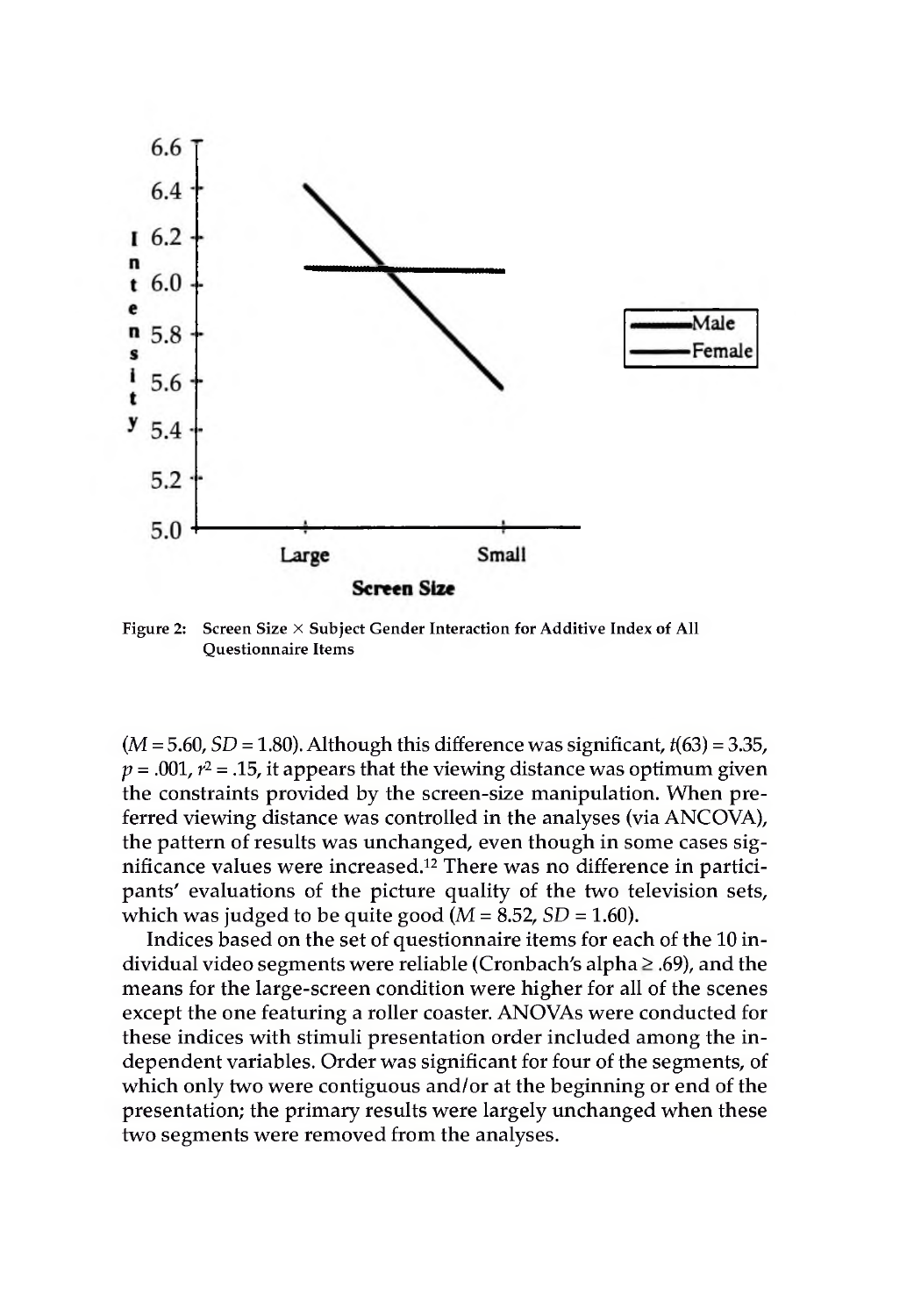# DISCUSSION

The results of this study demonstrate that at least under some circumstances and to some extent, a sense of presence can occur in the context of television viewing. Participants watching scenes from rental videotapes that featured rapid point-of-view movement reported an enjoyable sense of physical movement, excitement, involvement, and a sense of participation. Furthermore, as in other studies of presence, screen size seemed to play a critical role in generating these responses. Participants who watched the large-screen television thought the movement in the scenes was faster, experienced a greater sense of physical movement, enjoyed the movement to a greater extent, and found the viewing experience more exciting than participants who watched the same scenes on a small television screen. Participants who watched the large screen were also more aroused, as measured by electrodermal activity, during viewing.

As in previous studies (Lombard, 1995; Reeves et al., 1993), female participants responded differently to the presentation than male participants, reporting that the activities portrayed seemed more dangerous and the simulated movement less enjoyable, and responding more strongly to the screen-size manipulation for several presence measures. One explanation for these gender differences involves the nature of the television content shown, which featured sports and other recreational activities. Evaluation of an additive index based on a series of questions about the respondents' prior participation in the portrayed activities revealed that the male participants were more familiar with these activities in nonmediated experience,  $t(45.5) = 2.72$ ,  $p = .009$ ;  $r<sup>2</sup>$ =.094; males: *M =* 5.77, *SD =* 3.42; females: M = 4.07, *SD =* 1.34. Male participants were also used to watching larger television images,  $\chi^2(1, N =$  $(65) = 5.63$ ,  $p = .017$ ,  $\phi = .29$ ). Thus, their relative familiarity with the content and form of the mediated presentation may have led males to respond less intensely to the portrayals, especially those on the large screen (however, gender differences remained when these variables were included in the analyses).

A second possible explanation for the gender differences concerns more fundamental differences between males and females, specifically in their styles or modes of perception. Witkin's field independence/ field dependence construct (Witkin & Goodenough, 1981) describes differences in how much individuals rely on visual information versus vestibular information (from receptors in the inner ear that produce the sense of equilibrium) in certain perceptual tasks. When processing visual information, field-dependent individuals rely more on the visual field (an external referent) than those who are field independent. Females tend to be more field dependent than males (Korchin, 1986;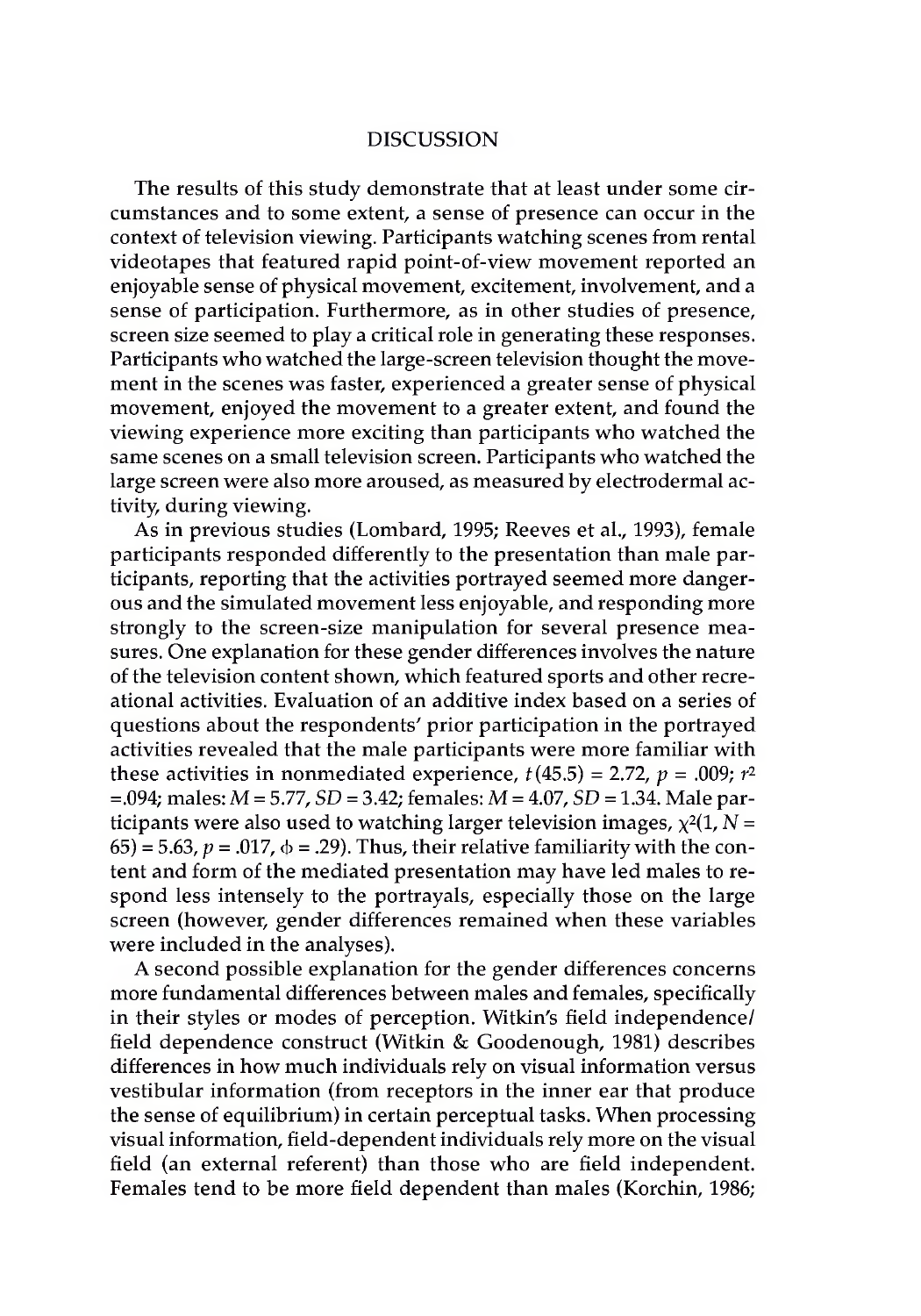Pizzamiglio & Zoccolotti, 1986) and therefore are more likely to be affected by manipulations of the visual field, such as a screen-size manipulation. Specifically, field-dependent participants are "particularly susceptible to visually induced illusions of self-motion" (Witkin & Goodenough, 1981, p. 10). Related to this explanation is Mehrabian's (1976) concept of stimuli "screening": Screeners impose a hierarchy of importance or pattern on complex stimuli to reduce the information to be absorbed. Males are said to screen and rapidly habituate to distracting, irrelevant stimuli more than females (Mehrabian, 1976). Because the image on a large television arguably presents a more complex and distracting stimulus than the image on a small television, perhaps male participants respond less to this increased visual complexity than female participants because they tend to be screeners. These explanations are highly speculative, of course; the gender differences found here and in previous studies warrant systematic research (e.g., individualdifference measures including field independence/dependence and screening should be included in future studies of presence).

A surprising result concerned participants' reported enjoyment. Participants who watched the large-screen television reported no greater enjoyment of the experience than participants who watched the small screen. Although it seems reasonable to expect viewers to enjoy watching a larger image, there is scant empirical evidence that this is the case. Neuman (1990) is one of the few to find a difference in enjoyment favoring larger screens, but the difference appeared only for high-resolution images (which suggests that the effect of screen size on enjoyment might become more pronounced with the arrival of advanced TV systems).

Several limitations in this study should be noted. Participants were all college students from a large urban university, most majoring in communication; the video scenes were short, taken out of their original context, and repeatedly highlighted one production technique; sensors were affixed to participants' fingers, creating a somewhat unusual viewing experience; and the instructions were necessarily lengthy.

# **CONCLUSION**

Most communication research and theory concerning television and other media focuses on the process by which consumers decode and interpret media "messages" (both intended, as in news stories and advertising, and unintended, as in the underrepresentation of minority groups on television). But the participants in this study did not just respond to the ideas or meanings they saw—they reported something approaching an experience of "being there," where "there" is the real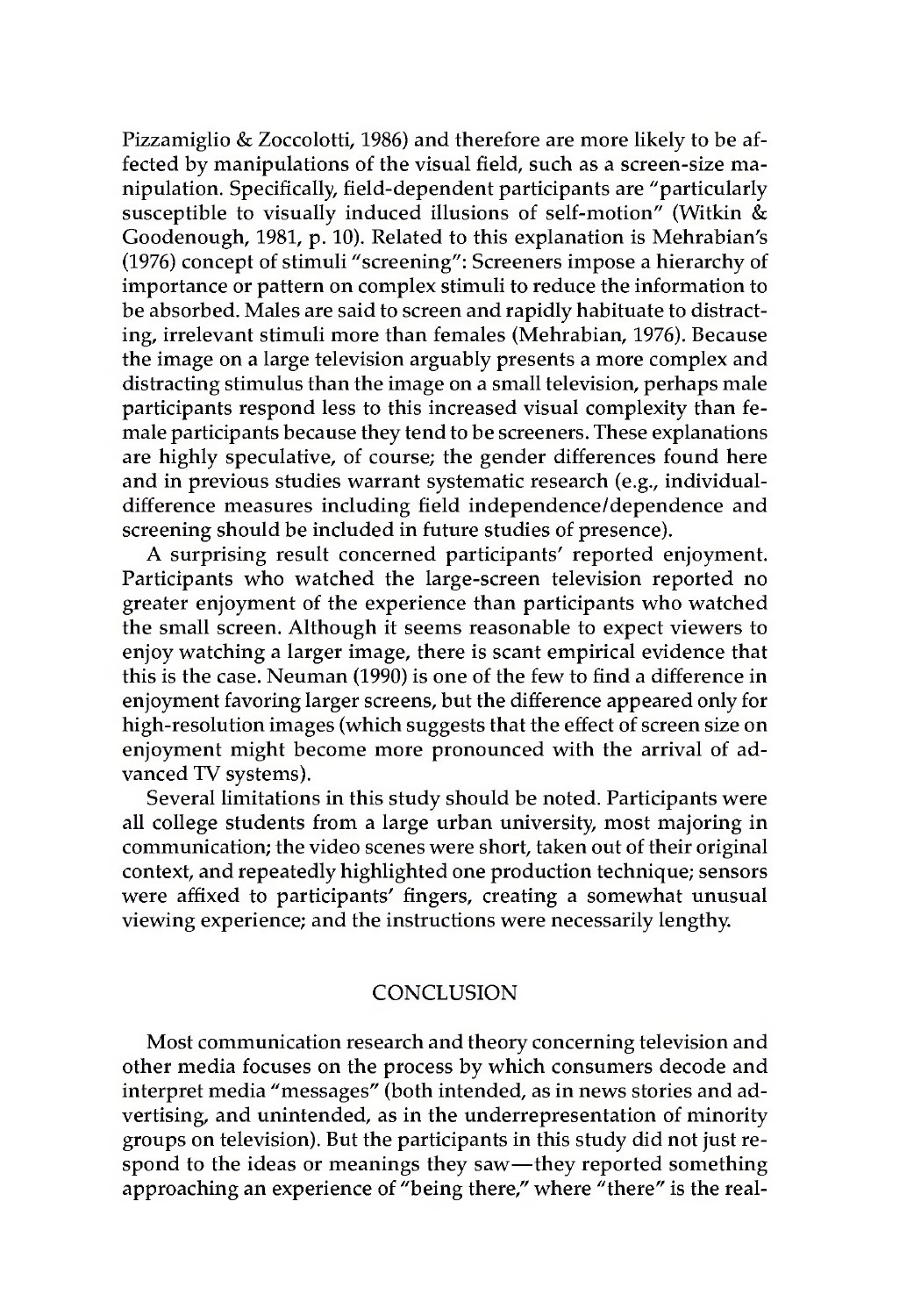ity portrayed in the images. Considered in the context of improvements in television production and presentation technology and consumer preferences for televisions with larger screens, these results suggest that television viewers will increasingly be able to experience presence in their own homes. In a few years, when high-definition television seems to literally bring us into the cross fire of a police shoot-out or the path of a tornado or any other situation, the television producer will need to develop new ways to maximize entertainment and information value without overwhelming the viewer, whereas the communication researcher will need to determine whether and how such experiences influence our perceptions and judgments about the nonmediated ("real") world and our behavior in it.

#### **NOTES**

1. Although in one sense all of our experiences are mediated by our intrapersonal sensory and perceptual systems, *nonmediated* here is defined as experienced without human-made technology.

2. All references to television screen size refer to the diagonal measurement of the screen.

3. In a study of motion sickness, Parker (1971) showed participants a custom-made 8 minute video segment taken from the point of view of a driver of a car as it traveled a winding mountain road. Several participants became nauseous and could not complete the session. In a follow-up study, Alexander and Barrett (1975) explained their participants' less severe response to the same stimulus by noting that they presented it to the participants on a smaller screen than Parker had used in his study.

4. This is distinct from lens movement such as a zoom, horizontal and vertical camera movement such as a pan or tilt, movement of an object toward a motionless camera (e.g., a baseball thrown toward the camera), sudden movement of objects across the screen, and movement created by the shift of viewpoints through cutting (Zettl, 1990).

5. According to Neil Goldberg, ESPN's senior producer of motor sports, the use of footage from cameras placed on-board cars during races "has been a major part of the evolution of motorsports coverage and has ... allowed people to cross the barrier from being just a spectator to being a participant" (Smith, 1998, p. E6).

6. This question was designed to measure the intensity of the relationship of the "participant" to the terrain. The other scene-specific questions were the following: "How tight were the roller coaster's turns?," "How close to the ground did the fighter jet fly?," "How rough was the sea?," "How bumpy was the ride?," "How close to the sides of the course did the bobsled get?," "How sudden was the drop from the cliff?," "How close to the side of the cliffs did the parachutists get?," "How close was the train to the side of the tunnel?," and "How close to the wall did the car get?"

7. All of the questions were considered appropriate and used for the practice video segment except the question regarding the danger of the activity.

8. The selection of viewing distance in this type of study is problematic. When viewing distance is varied across values of screen size, these two variables are confounded. When viewing distance is held constant, the proportion of participants' visual field occupied by the image is varied and creates a different confound. In this study, as in most previous studies of screen size, pretesting was used to identify a distance from which it was comfortable to view either television set.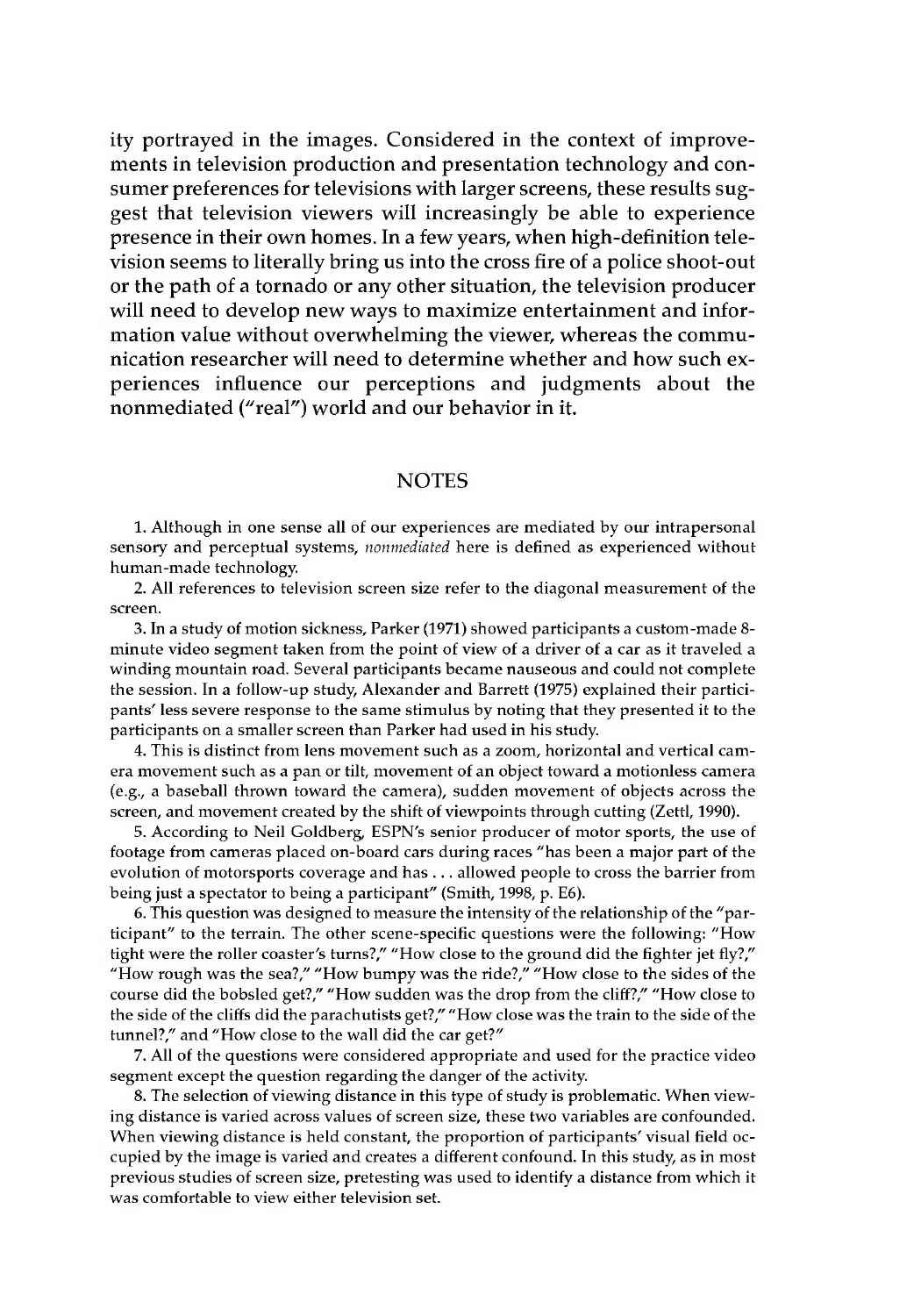9. The voltage signal is continuously integrated by electronic circuitry. When integrated activity reaches a particular level (10-100 cycles per second), information is sent to the computer, which measures the time taken to reach that level (P. Antonuci, author of Biofeedback Microlab software, personal communication, spring 1997).

10. The multivariate analysis of variance (MANOVA) procedure in Statistical Package for the Social Sciences (SPSS) was used.

11. Skin conductance level (SCL) data for 3 of the 65 participants, 1 male participant and 1 female participant in the large-screen condition and 1 male participant in the small-screen condition, were lost due to equipment failure.

12. Although viewers do generally watch larger images from greater distances (Nathan, Anderson, Field, & Collins, 1985), other research (Hatada, Sakata, & Kusaka, 1980; Yuyama, 1982) has shown that manipulations of image size and viewing distance that result in the same proportion of visual field occupied by the image have independent effects on presence responses, with large image size and large viewing distance (e.g., in an IMAX theater) producing a stronger "sensation ofreality" than a small image and small viewing distance (e.g., in a virtual-reality head-mounted display), but more research is needed on the question.

#### REFERENCES

- Alexander, R. A., & Barrett, G. V. (1975). Relationship between perceptual style and responses to visual motion under active and passive viewing conditions. *Journal of Applied Psychology, 60,* 507-512.
- Alten, S. R. (1990). *Audio in media* (3rd ed.). Belmont, CA: Wadsworth.
- Azar, B. (1996). The VR pricetag: Nausea, dizziness and disorientation. *The APA Monitor,* 27(3), 25.
- Barfield, W., & Webhorst, S. (1993). The sense of presence within virtual environments: A conceptual framework. *Proceedings of the Fifth International Conference of Human-ComputerInteraction, Orlando, FL,* 2, 699-704.
- Barfield, W., Zeltzer, D., Sheridan, T., & Slater, M. (1995). Presence and performance within virtual environments. In W. Barfield & T. A. Furness, III (Eds.), *Virtual environments and advanced interface design* (pp. 473-541). New York: Oxford University Press.
- Biocca, F. (1992). Will simulation sickness slow down the diffusion of virtual environment technology? *Presence, 1,* 334-343.
- Biocca, E, & Delaney, B. (1995). Immersive virtual reality technology. In F. Biocca & M. R. Levy (Eds.), *Communication in the age of virtual reality* (pp. 57-124). Hillsdale, NJ: Lawrence Erlbaum.
- Bocker, M., & Muhlbach, L. (1993). Communicative presence in videocommunications. *Proceedings ofthe Human Factors and Ergonomics Society 37th Annual Meeting, Seattle, WA,* 1,249-253.
- Brown, E. (1998, April 13). IMAX expands in all dimensions. *Fortune, 137,* p. 36.
- Burgoon, J. K. (1978). A communication model of personal space violations: Explication and an initial test. *Human Communication Research, 4,*129-142.
- Burgoon, J. K., & Walther, J. B. (1990). Nonverbal expectancies and the evaluative consequences of violations. *Human Communication Research, 17,*232-265.
- Ditton, T. B. (1997). The unintentional blending of direct experience and mediated experience: The role of enhanced versus limited television presentations (Doctoral dissertation, Temple University, 1997). *Dissertation Abstracts International,* 58(06), 1972-2202.
- Hatada, T., Sakata, H., & Kusaka, H. (1980). Psychophysical analysis of the perception of reality induced by a visual wide field display. *SMPTE Journal, 89,* 560-569.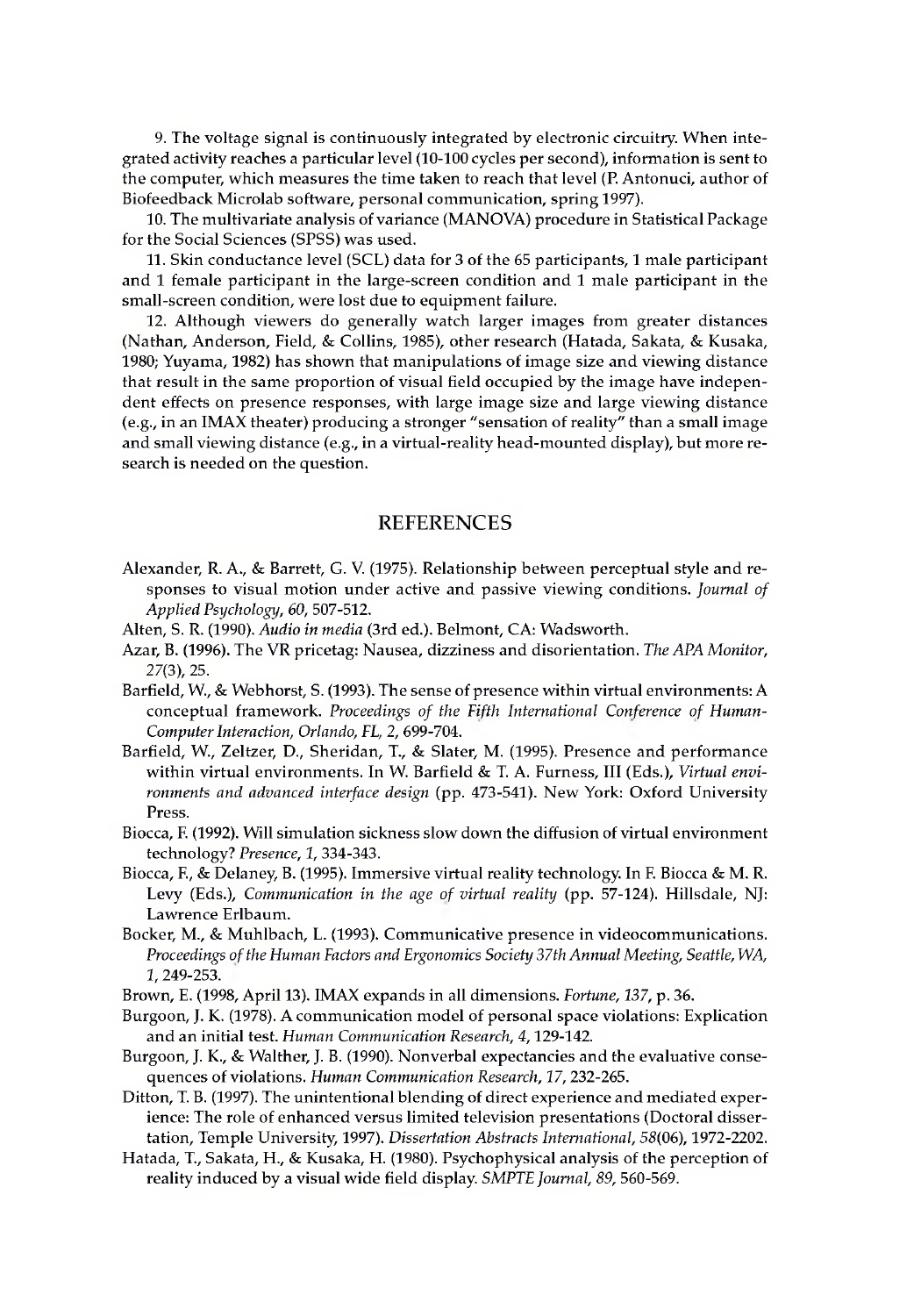Heeter, C. (1992). Being there: The subjective experience of presence. *Presence, 1,* 262- 271.

- Heeter, C. (1995). Communication research on consumer VR. In F. Biocca & M. R. Levy (Eds.), *Communication in the age ofvirtual reality* (pp. 191-218). Hillsdale, NJ: Lawrence Erlbaum.
- Held, R. M., & Durlach, N. I. (1992). Telepresence. *Presence, 1,*109-112.
- Hodes, R. L., Cook, E. W., & Lang, P. J. (1985). Individual differences in automatic response: Conditioned association or conditioned fear? *Psychophysiology,* 22, 545-560.
- Horton, D., & Wohl, R. R. (1956). Mass communication and para-social interaction: Observations on intimacy at a distance. *Psychiatry, 19,* 215-229.
- Huston-Stein, A., & Wright, J. C. (1979). Children and television: Effects of the medium, its content and its form. *Journal ofResearch and Development in Education, 13,* 20-29.
- Johnson, M. K. (1983). A multiple-entry, modular memory system. In G. Bower (Ed.), *The psychology oflearning and motivation: Advances in research and theory* (pp. 81-123). New York: Academic Press.
- Kim, T. (1996). The memory and persuasion effects of presence in television advertising (Doctoral dissertation, University of North Carolina, Chapel Hill, 1996). *Dissertation Abstracts International,* 57(10), 4178-4321.
- Korchin, S. J. (1986). Field dependence, personality theory, and clinical research. In M. Bertini, L. Pizzamiglio, & S. Wapner (Eds.), *Field dependence in psychological theory, research, and application: Two symposia in memory of Herman A. Witkin* (pp. 45-56). Hillsdale, NJ: Lawrence Erlbaum.
- Krantz, M. (1997, April 14). A tube for tomorrow. *Time, 149,* pp. 69.
- Lang, P. J. (1980). Behavioral treatment and bio-informational assessment: Computer applications. In J. B. Sidowski, J. H. Johnson, & T. W. Williams (Eds.), *Technology in mental health care delivery systems* (pp. 119-137). Norwood, NJ: Ablex.
- Lang, P. J., Greenwald, M. K., Bradley, M. M., & Hamm, A. O. (1993). Looking at pictures: Affective, facial, visceral, and behavioral reactions. *Psychophysiology, 30,* 261-273.
- Lombard, M. (1995). Direct responses to people on the screen: Personal space and television. *Communication Research, 22,* 288-324.
- Lombard, M., & Ditton, T. B. (1997). At the heart of it all: The concept of presence. *Journal of Computer-Mediated Communication, 13.* Available: <http://www.ascusc.org/jcmc/> vol3/issue2/lombard.html
- Lombard, M., Ditton, T. B., Grabe, M. E., & Reich, R. D. (1997). The role of screen size in viewer responses to television fare. *Communication Reports,* 10(1), 95-106.
- Lund, A. M. (1993). The influence of video image size and resolution on viewing-distance preferences. *SMPTE Journal, 102,* 406-415.
- Martin, D. (1996, December 27). Facing down death (well, virtually). *NewYork Times,* pp. C1, C34.
- Mehler, B., Miller, L., Antonucci, P. & Cochran, P. (1986). *Biofeedback microlab guide.* Fairfield, CT: HRM Software.
- Mehrabian, A. (1976). *The psychology ofplaces.* New York: Basic Books.
- Minsky, M. (1980, June). Telepresence. *Omni, 3,* 45-51.
- Nathan, J. G., Anderson, D. R., Field, D. E., & Collins, P. (1985). Television viewing at home: Distances and visual angles of children and adults. *Human Factors, 27,* 467-476.
- Neuman, W. R. (1990). *Beyond HDTV: Exploring subjective responses to very high definition television* (Research report). Cambridge: Massachusetts Institute of Technology, Media Lab.
- Parker, D. M. (1971). A psychophysical test for motion sickness susceptibility. *Journal of General Psychology, 85,* 87-92.
- Pausch, R., Shackelford, M. A., & Proffitt D. (1993). A user study comparing headmounted and stationary displays. *Proceedings of the IEEE Symposium on Research*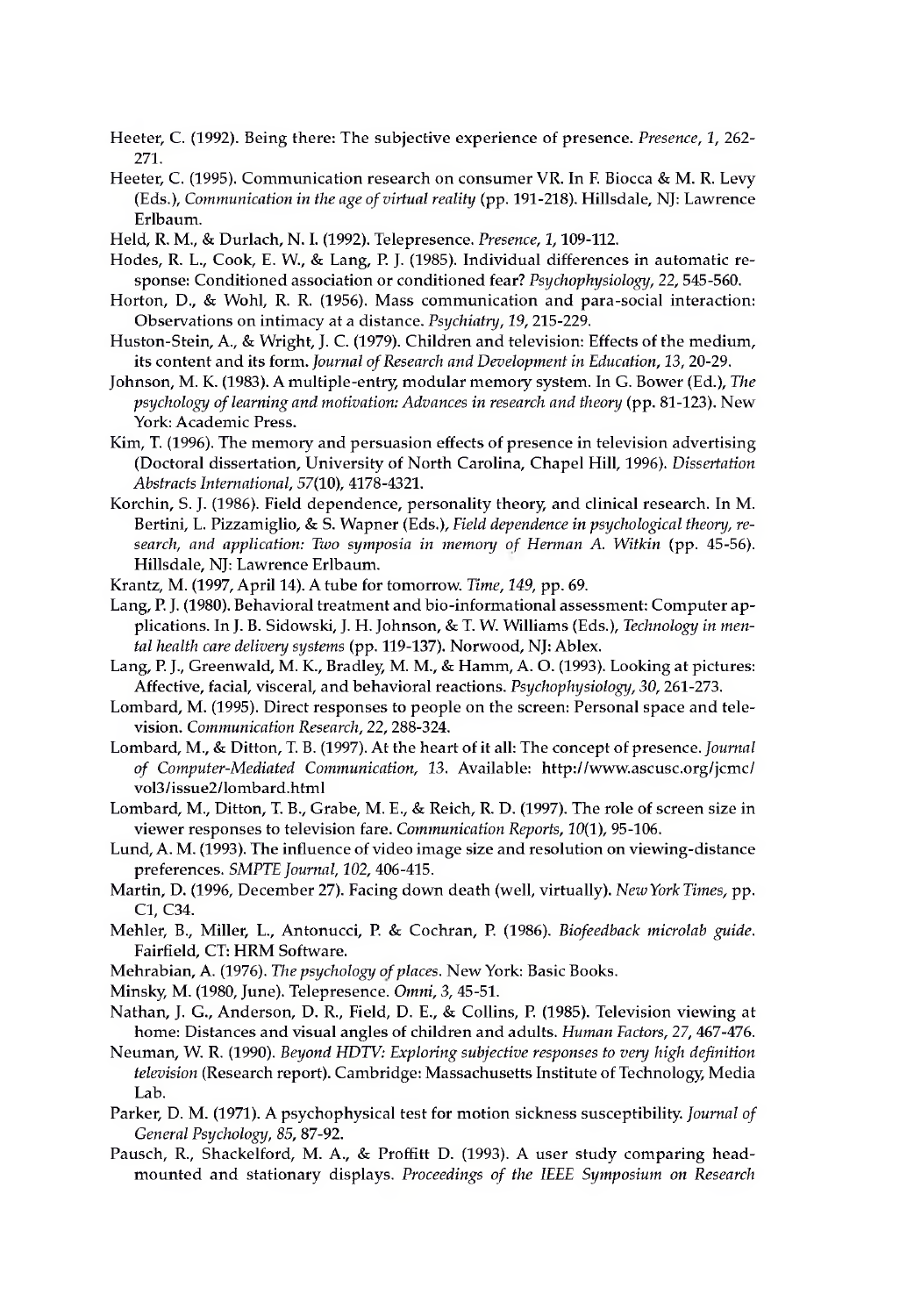*Frontiers in Virtual Reality, San Jose, CA.* Available: <http://www.cs.virginia.edu/> ~uigroup/publications/93/conferences/IEEEsymposiumOnResearchFronitiersinVR/h andVsHeadUserStudy/paper.html

- Perse, E. M., & Courtright, J. A. (1993). Normative images of communication media: Mass and interpersonal channels in the new media environment. *Human Communication Research, 19(4),* 485-503.
- Pizzamiglio, L., & Zoccolotti, P. (1986). Individual differences: Cerebral structure and cognitive characteristics. In M. Bertini, L. Pizzamiglio, & S. Wapner (Eds.) *Field dependence in psychological theory, research, and application: Two symposia in memory of Herman A. Witkin* (pp. 27-44). Hillsdale, NJ: Lawrence Erlbaum.
- Pressler, M. W. (1996, December 9). When the end justifies the screen: Giant TVs good for viewing and sales. *Washington Post,* pp. A1, A6.
- Prothero, J. D., Parker, D. E., Furness, III, T. A., & Wells, M. J. (1995). Towards a robust, quantitative measure for presence (HITL Technical Report #P-95-8). In *Proceedings of Conference on Experimental Analysis and Measurement ofSituational Awareness* (pp. 359- 366). Daytona, FL: Embry-Riddle Aeronautical University Press. Available: http:// [www.hitl.washington.edu/publications/p-95-8](http://www.hitl.washington.edu/publications/p-95-8)
- Reeves, B. (1991). *"Being there": Television as symbolic versus natural experience.* Unpublished manuscript.
- Reeves, B., Detenber, B., & Steuer, J. (1993, May). *New televisions: The effects of big pictures and big sound on viewer responses to the screen.* Paper presented to the Information Systems Division at the annual meeting of the International Communication Association, Washington, DC.
- Reeves, B., & Nass, C. (1996). *Tire media equation: How peopletreat computers, television, and new media like real people and places.* Stanford, CA: CSLI Publications.
- Rice, R. E. (1992). Task analyzability, use of new medium and effectiveness: A multi-site exploration of media richness. *Organization Science, 3,* 475-500.
- Rickey, C. (1994, June 10). Visual majesty in "Grand Canyon" tour [Review of the film *Grand Canyon: The Hidden Secrets]. Philadelphia Inquirer,* pp. W5, W14.
- Rothbaum, B. O., Hodges, L. F., Kooper, R., Opdyke, D., Williford, J. S., & North, M. (1995). Effectiveness of computer-generated (virtual reality) graded exposure in the treatment of acrophobia. *American Journal ofPsychiatry, 152,* 626-628.
- Ryan, D. (1996, May 10). Hold onto your hats: It's a whirlwind of a ride [Review of the film *Twister]. Philadelphia Inquirer,* p. W3.
- Shapiro, M. A., & Lang, A. (1991). Making television reality: Unconscious processes in the construction of social reality. *Communication Research, 18,* 685-705.
- Sheridan, T. B. (1992). Musings on telepresence and virtual presence. *Presence, 1,*120-126.
- Short, J., Williams, E., & Christie, B. (1976). *The social psychology of telecommunications.* London: Wiley.
- Showscan [promotional materials]. (1994). *Nothing touches the imagination like Showscan.* (Available from Showscan Corporation, 3939 Landmark Street, Culver City, CA90232- 2315. Ph. 310-558-0150)
- Smith, M. C. (1998, March 19). The eyes on board. *Philadelphia Inquirer,* p. E6.
- Staff. (1993, August 9). Consumer electronics. *TVDigest, 33,* p. 12.
- Steuer, J. (1995). Defining virtual reality: Dimensions determining telepresence. In F. Biocca & M. R. Levy (Eds.), *Communication in the age of virtual reality* (pp. 33-56). Hillsdale, NJ: Lawrence Erlbaum.
- Tabachnick, B. G., & Fidell, L. S. (1995). *Using multivariate statistics* (3rd ed.). New York: HarperCollins.
- Thorpe, L. (1989). HDTV: It's the size that counts. *Video Review, 10,* 92.
- Witkin, H. A., & Goodenough, D. R. (1981). *Cognitive styles: Essence and origins: Field dependence and independence.* New York: International Universities Press.